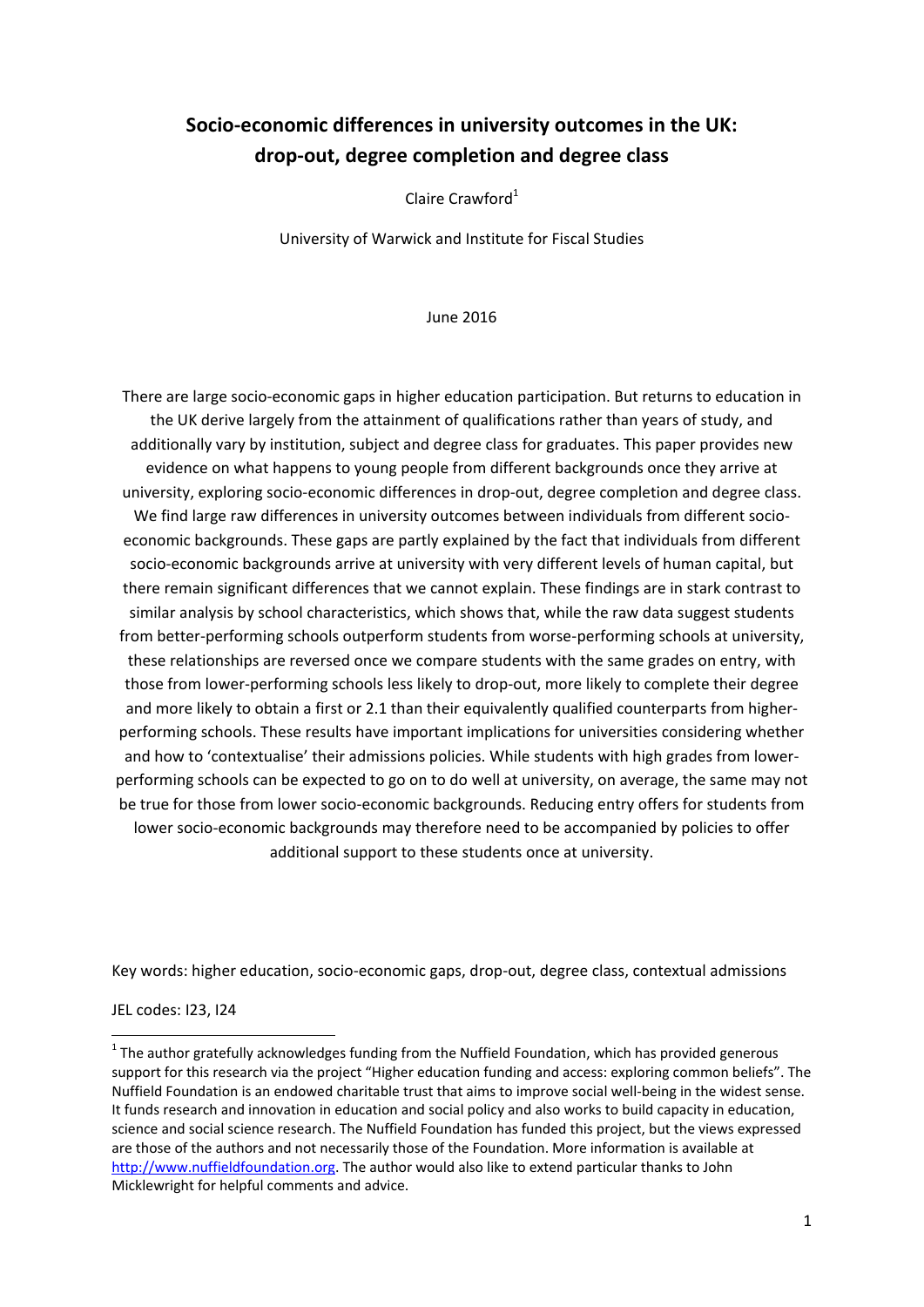### **1 Introduction**

Education is an important link between the socio-economic circumstances in which individuals are raised and their own socio-economic circumstances in adulthood (e.g. Blanden et al. 2007). This arises because there are substantial returns to the acquisition of qualifications (e.g. Blundell et al., 2005; Dickson and Smith, 2011) – and in particular to high grades in particular subjects studied at certain institutions (e.g. Bratti and Manchini, 2003; Chevalier, 2011, 2014; Chevalier and Conlon, 2003; Feng and Graetz, 2013; Hussain et al., 2009; Walker and Zhu, 2011) – but large differences in the likelihood of acquiring these qualifications by socio-economic background (e.g. Blanden and Macmillan, 2014).

Socio-economic differences in the acquisition of higher education (HE) in particular could be driven by the fact that young people from disadvantaged backgrounds are less likely to go to university in the first place, but could be exacerbated if these individuals are also more likely to drop out – and less likely to acquire the highest degree classifications – once they are there.

The UK is often regarded as a country with relatively high barriers to university entry and relatively low drop-out rates from an international perspective, although there have been marked changes in degree acquisition relative to other countries over time. For example, Blundell et al. (2014) show that there has been a huge increase in the proportion of individuals from different birth cohorts with a degree in the UK, while the change in the US has been much less marked: amongst those born 1960-64 in the UK, 16% had acquired a degree by age 30, while amongst those born twenty years later, this figure had risen to 44%. The equivalent figures for the US are 24% and 34%.

It is still the case, however, that the UK has lower entry rates and higher completion rates than the US. For example, Table C3.1a of OECD (2013) shows that 64% of pupils in the UK are expected to enter higher education to study for a first degree at some point during their lifetime, compared to 72% of pupils in the US. Of those who enter, Table A4.1a of OECD (2013) shows that just under 80% are expected to complete their degree in the UK compared to just under 65% in the US.

In common with many other countries, however, there are steep socio-economic gradients in university entry, drop-out and degree class in the UK (e.g. Chowdry et al., 2013; Johnes and McNabb, 2004; McNabb et al., 2002; Smith and Naylor, 2001a,b; Vignoles and Powdthavee, 2009), which have been recognised in recent policy discussions.<sup>2</sup> For example, the latest figures from the Department for Business, Innovation and Skills suggest that 21% of students who are eligible for free school meals (an indicator for low family income) enter university by age 19, compared to 39% of those who are not eligible for free school meals.<sup>3</sup> Similarly, HEFCE (2013) shows that, amongst those in university between 2005-06 and 2010-11, students from the fifth of areas with the highest HE

**.** 

[https://www.gov.uk/government/uploads/system/uploads/attachment\\_data/file/299689/bis-14-516](https://www.gov.uk/government/uploads/system/uploads/attachment_data/file/299689/bis-14-516-national-strategy-for-access-and-student-success.pdf) [national-strategy-for-access-and-student-success.pdf](https://www.gov.uk/government/uploads/system/uploads/attachment_data/file/299689/bis-14-516-national-strategy-for-access-and-student-success.pdf) and

[https://www.gov.uk/government/uploads/system/uploads/attachment\\_data/file/80188/Higher-Education.pdf](https://www.gov.uk/government/uploads/system/uploads/attachment_data/file/80188/Higher-Education.pdf)

<sup>&</sup>lt;sup>2</sup> See, for example,

<sup>&</sup>lt;sup>3</sup> Source[: https://www.gov.uk/government/uploads/system/uploads/attachment\\_data/file/328475/widen](https://www.gov.uk/government/uploads/system/uploads/attachment_data/file/328475/widen-partic-HE-2014v2.pdf)[partic-HE-2014v2.pdf.](https://www.gov.uk/government/uploads/system/uploads/attachment_data/file/328475/widen-partic-HE-2014v2.pdf) 15-20% of students are eligible for free school meals in any given year (see [https://www.gov.uk/government/uploads/system/uploads/attachment\\_data/file/335176/2014\\_SPC\\_SFR\\_Tex](https://www.gov.uk/government/uploads/system/uploads/attachment_data/file/335176/2014_SPC_SFR_Text_v101.pdf) [t\\_v101.pdf\)](https://www.gov.uk/government/uploads/system/uploads/attachment_data/file/335176/2014_SPC_SFR_Text_v101.pdf).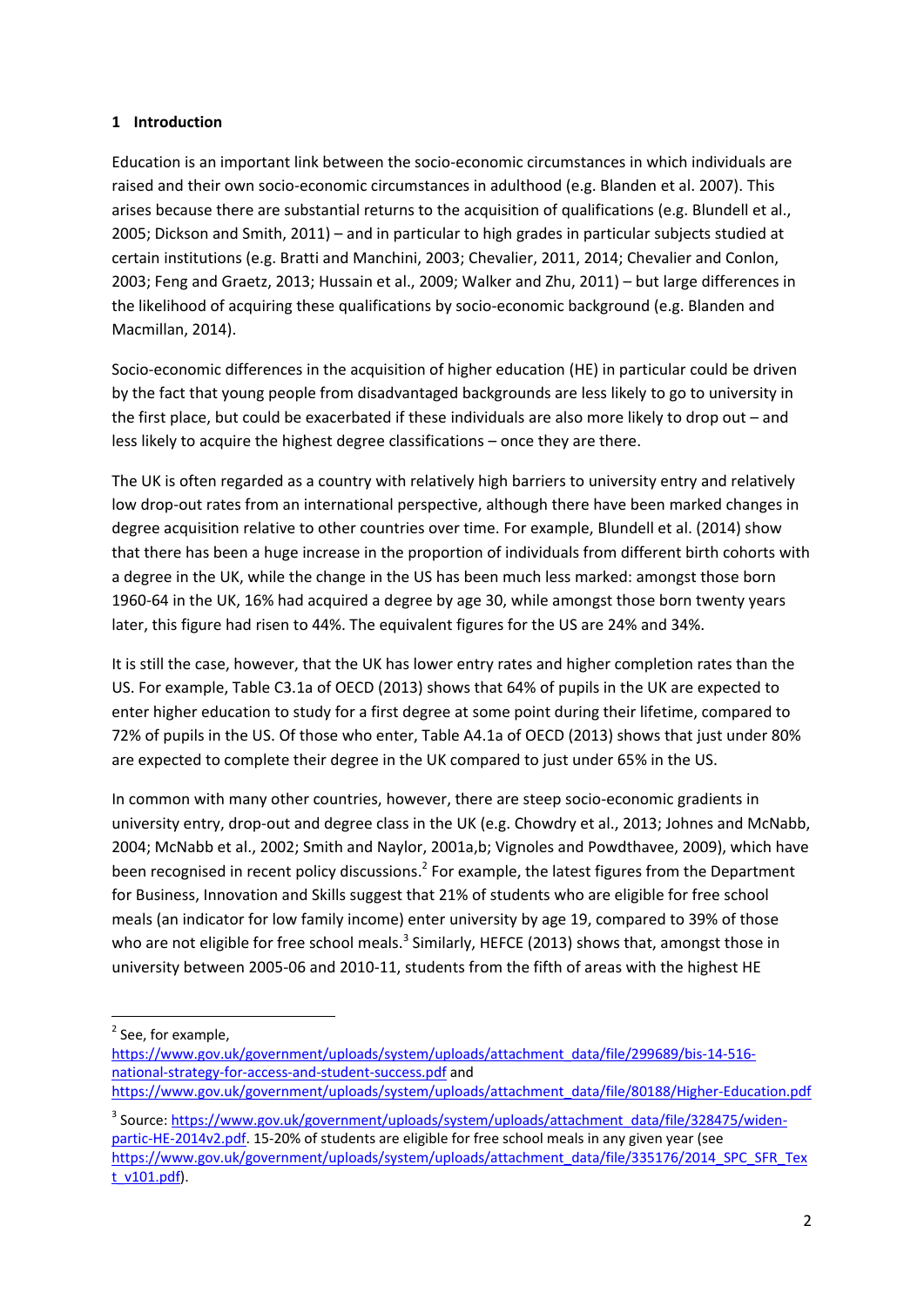participation rates are around 4 percentage points less likely to drop-out of university within one year of entering than those from the fifth of areas with the lowest HE participation rates.

Previous research has shown that prior attainment plays a key role in helping to explain why some young people are more likely to go to university than others (and why some perform better than others once they are there) (e.g. Smith and Naylor, 2001a; Gayle et al., 2002; McNabb et al., 2002; Galindo-Rueda et al., 2004; Chowdry et al., 2013). It has also shown that university progression and performance measures vary by both subject and institution (e.g. Johnes, 1990; Johnes and Taylor, 1989; Smith and Naylor, 2001b). This suggests that both the human capital with which individuals enter university and their institution and subject choice are likely to be crucial determinants of their subsequent educational decisions and performance.

What is less clear from existing evidence, however, is the extent to which differences in human capital on entry to university, and institution and subject choice, can help to explain why young people from poorer backgrounds are more likely to drop-out, less likely to complete their degree and less likely to be awarded the highest degree classifications than young people from richer backgrounds. This paper sheds new light on this issue, using rich individual-level administrative data on cohorts starting university in the mid 2000s.

This data enables us to follow all English-domiciled students attending higher education in the UK since 2004-05 (English-domiciled students make up approximately 80% of all students attending UK universities<sup>4</sup>), providing information on where and what they study, and how well they do in their degree. It also provides detailed information on the human capital they have acquired prior to entering university, enabling us to account for a very rich set of measures of attainment in national tests at ages 11, 16 and 18, as well as a limited set of demographic characteristics.

We find sizeable differences in the likelihood of dropping out of university within two years and completing a degree within five years, and in the probability of graduating with a first or a 2:1 (the two highest degree classifications in the UK), between individuals from different socio-economic backgrounds (defined using a combination of individual and neighbourhood measures of disadvantage). A substantial proportion of these raw differences – between 55% and 80% - can be explained by the fact that individuals from different socio-economic backgrounds enter university with different levels of human capital. This suggests that a key part of any strategy to reduce socioeconomic inequalities in degree acquisition and performance should be to increase the attainment of those from the poorest families earlier in the school system.

We do not have access to information on the resources and approaches that universities apply to increasing retention and improving performance amongst their students. Given previous evidence that drop-out, degree completion and degree class vary by subject and institution, we can, however, use a fixed effects approach in order to compare individuals from different socio-economic backgrounds on the same courses (i.e. at the same institutions studying the same subjects).

Doing so makes little difference to the socio-economic gaps in university outcomes that remain after accounting for differences in human capital on entry to university. Moreover these differences do

 $\overline{a}$ 

<sup>&</sup>lt;sup>4</sup> Source: Authors' calculations based on Table 4 of HESA Statistical First Release 197: [http://www.hesa.ac.uk/index.php?option=com\\_content&task=view&id=3103&Itemid=161.](http://www.hesa.ac.uk/index.php?option=com_content&task=view&id=3103&Itemid=161)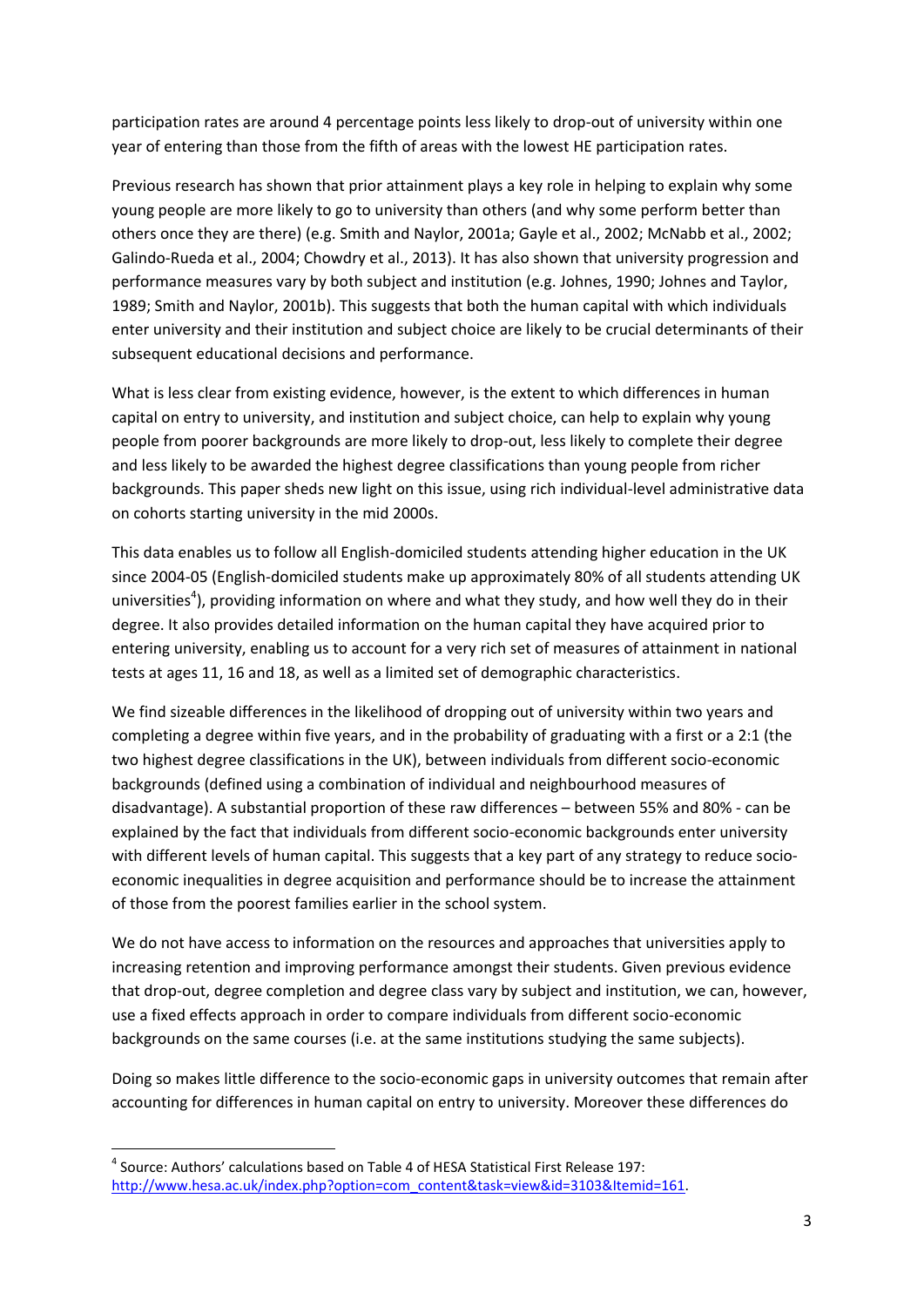not vary dramatically according to the type of institution that an individual attends: there are significant differences in the likelihood of dropping out, completing a degree and graduating with a first or a 2:1 even within relatively high status universities that are likely to attract only the highest achieving students from lower socio-economic backgrounds. Our results suggest that young people from the most deprived backgrounds are still 3.4 percentage points more likely to drop-out, 5.3 percentage points less likely to complete their degree and 3.7 percentage points less likely to graduate with a first or 2:1 than those from the least deprived backgrounds.

This is in stark contrast to analysis of the differences in degree outcomes by school characteristics (e.g. Crawford, 2014; HEFCE, 2014; Smith and Naylor, 2001a). The raw differences suggest that students from the best-performing schools tend to outperform those from the worst-performing schools; however, these relationships are reversed once we compare individuals with the same human capital on entry to university, with those from the worst performing schools now, on average, less likely to drop-out, more likely to complete their degree and more likely to graduate with a first or a 2:1 than those from the best performing schools.

These results provide important new insights for universities interested in the choice between using school or individual (or neighbourhood) measures of deprivation to inform their admissions policies. While, on average, students from the worst-performing schools go on to outperform students with the same human capital from the best-performing schools, the same is not true if we compare individuals from lower and higher socio-economic backgrounds. Thus, while the evidence suggests that if universities were to account for school performance in making admissions offers they would, on average, get it right most of the time, the same is not necessarily true of using (individual or neighbourhood measures of) socio-economic background. That is not to say that no individuals from lower socio-economic backgrounds will go on to outperform their more advantaged counterparts; simply that it is not true on average, thus presenting a greater challenge for universities to identify those from lower socio-economic backgrounds with strong potential to succeed.

This paper now proceeds as follows: Section 2 offers a brief overview of the relevant literature and Section 3 a little institutional background on the education system in England; Section 4 describes the individual-level administrative data that we use for our analysis; Section 5 outlines our methodology; Section 6 discusses our main results; and Section 7 concludes.

# **2 Previous literature**

There are large socio-economic differences in HE participation in the UK. For example, using data on English-domiciled students, Chowdry et al. (2013) show that males (females) from the bottom fifth of an index of socio-economic status are 40.1 (44.2) percentage points less likely to go to university than males (females) from the top fifth of the index. But returns to education tend to accrue via qualifications rather than years of schooling in the UK (e.g. Dickson and Smith, 2011), suggesting that differences in participation may not be the whole story: one must also consider whether – amongst the select group of individuals who go to university – there are socio-economic differences in the likelihood of going to a top university, completing a degree and graduating with a first or a 2:1.

We know that, amongst older cohorts in the UK, there were large socio-economic differences in drop-out, degree completion and degree class. For example, using data on students leaving "traditional" universities in 1993, Johnes and McNabb (2004) find that those whose parents work in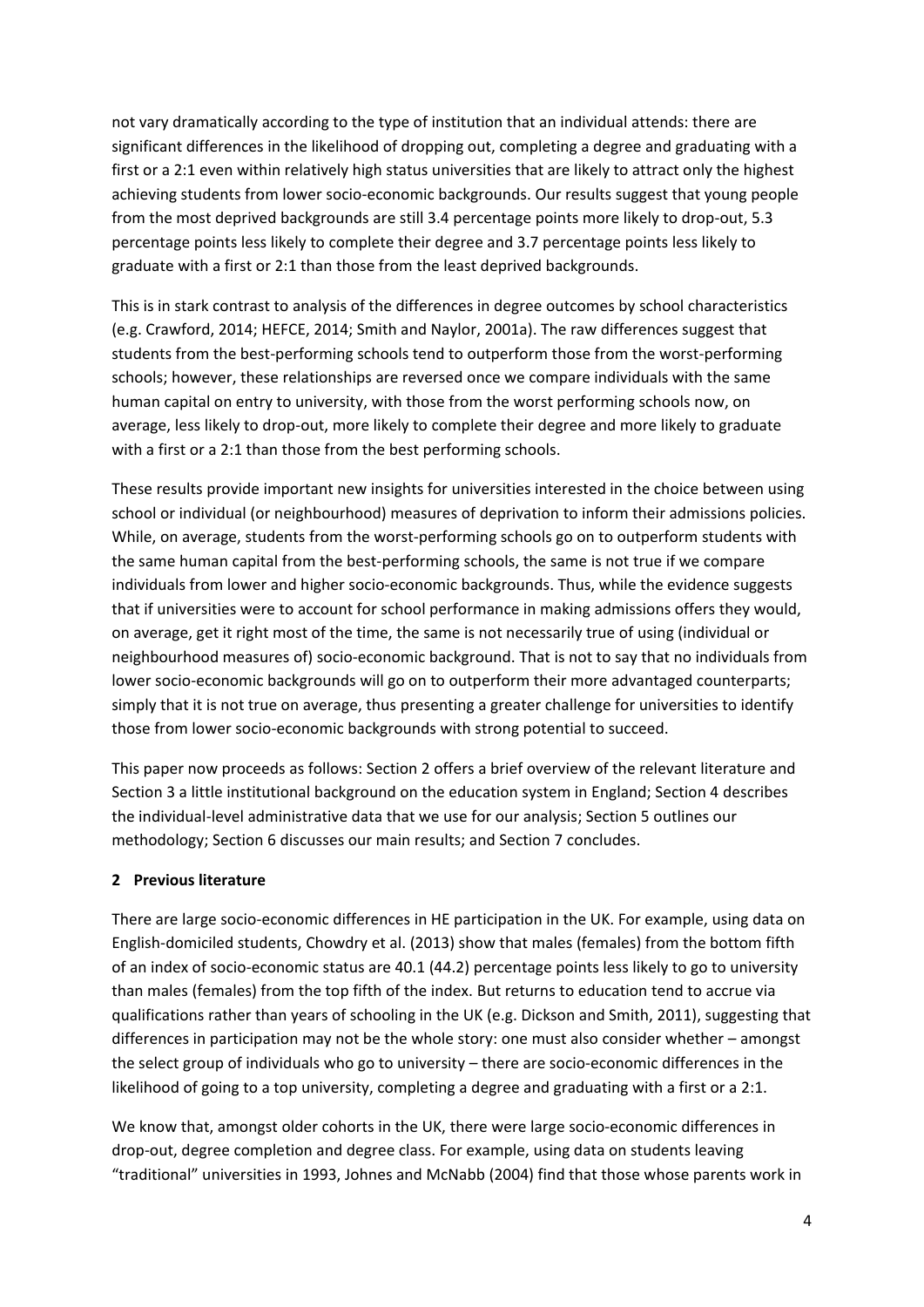higher social class occupations are significantly less likely to drop-out (and significantly more likely to complete their degree) than those from lower social class backgrounds, even after conditioning on a range of other individual, family background and institutional characteristics, although Smith and Naylor (2001b), using the same data, do not identify such a strong relationship.

Blanden and Macmillan (2014) show that, amongst a sample of individuals graduating from university in the late 1970s, 20% of those from the fifth of families with the highest incomes have completed a degree by age 23, compared with just 6% of those from the fifth of families with the lowest incomes, a gap of 14 percentage points.

Finally, using similar data to Johnes and McNabb (2004) and Smith and Naylor (2001b) – focusing on those graduating from "old" universities in 1993 – Smith and Naylor (2001a) and McNabb et al. (2002) find strong evidence that students whose parents are from a higher occupational class are more likely to be awarded a higher degree class. This relationship holds for both males and females

We also have some evidence on how these relationships have changed amongst more recent cohorts of university entrants in the UK. In terms of drop-out, Vignoles and Powdthavee (2009) look at 18-year-old entrants to university in 2004-05 and show that a student from a professional background is 1.3 percentage points less likely to drop out after their first year than a student from a managerial background, even after accounting for a variety of other individual and area-level characteristics. In terms of degree completion, Blanden and Macmillan (2014) show how the gap in degree acquisition rates between the most and least deprived families have changed over time, rising to around 37 percentage points amongst a cohort graduating from university in the late 1990s – although it appears to have fallen back slightly in the early 2000s, to around 34 percentage points. A similar pattern is observed in terms of HE participation during the 2000s (e.g. Crawford, 2012).

There has been less work on socio-economic differences in degree acquisition in recent years, although Crawford (2014) and HEFCE (2014) explore the relationship between the characteristics of the school attended prior to university and degree class. Both studies show that those from betterperforming schools are more likely to achieve higher degree classes than those from worseperforming schools, but that this relationship is reversed once account is taken of an individual's attainment on entry to university. This suggests that, conditional on attainment, those from the worst-performing schools are likely to outperform those from the best-performing schools once at university.

Many of these studies have highlighted the strong correlation between attainment on entry to university and subsequent outcomes (e.g. Johnes, 1990; Johnes and McNabb, 2004; Johnes and Taylor, 1989; McNabb et al., 2002; Smith and Naylor, 2001a,b), but very few have explicitly assessed the role of prior achievement in explaining socio-economic differences in degree outcomes. Vignoles and Powdthavee (2009) are one obvious exception: they can explain around half of the drop-out rate that they observe amongst 18-year-old university entrants by accounting for a rich set of measures of prior attainment on entry to university. One of the key contributions of our study is to assess the role of prior attainment in explaining socio-economic differences in drop-out, degree completion and degree class. We build on Vignoles and Powdthavee (2009) by considering more outcomes, a richer set of measures of prior attainment, and more recent cohorts of students.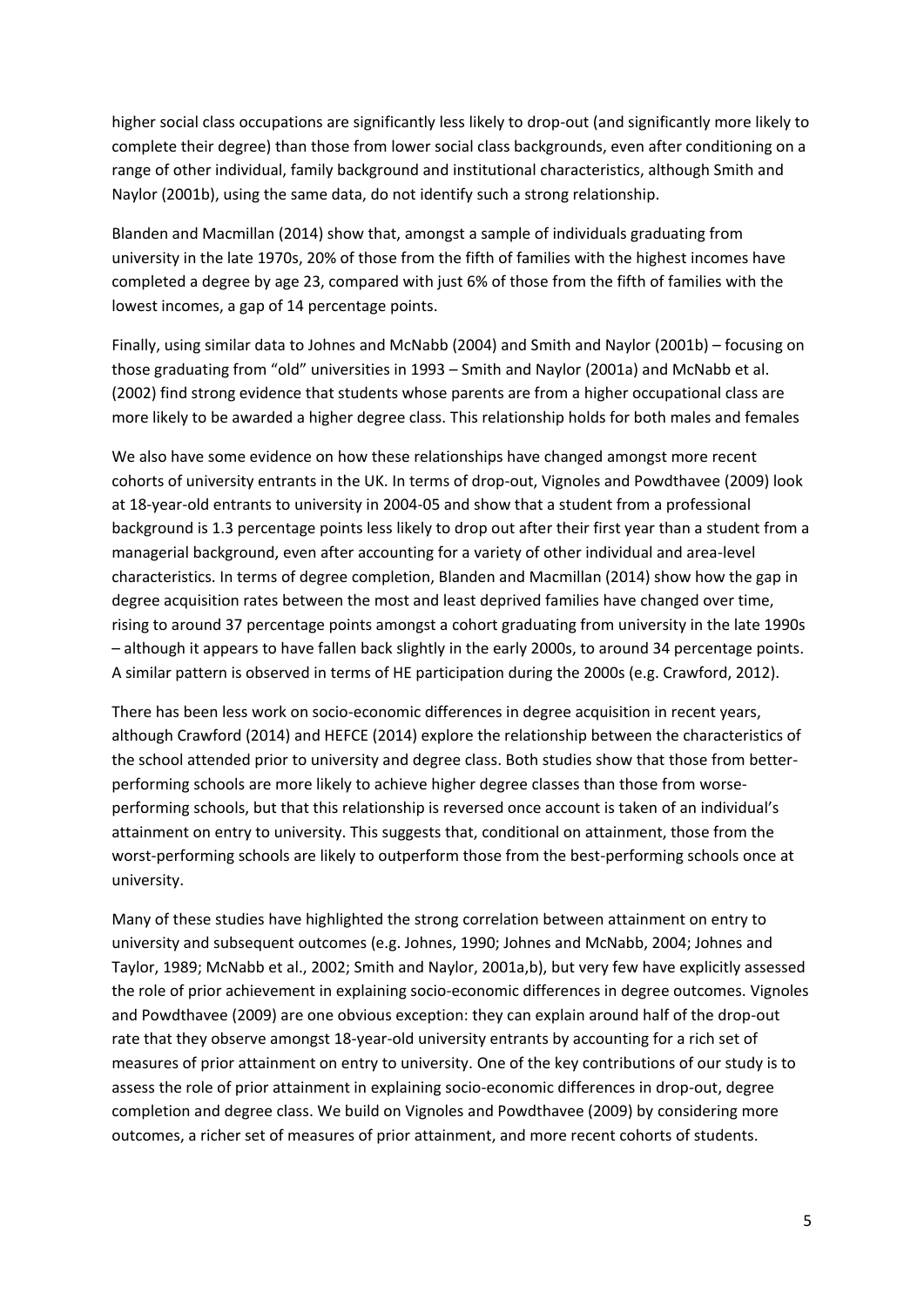In addition to attainment on entry to university, previous research has also focused on the role played by the institutional environment in explaining differences in degree outcomes (e.g. Bound and Turner, 2011, emphasise the role of supply side factors). For example, previous studies in the UK have highlighted differences in drop-out or degree completion by institution and subject (e.g. Johnes, 1990; Johnes and Taylor, 1989; Smith and Naylor, 2001b). Johnes and McNabb (2004) also investigate the impact of different measures of institutional quality on degree completion rates, showing that, for example, research quality, teaching quality and staff-student ratios are all positively associated with the likelihood of completing a degree; McNabb et al (2002) find similar positive links between these measures of institutional quality and degree performance.

Emphasis has also been placed on the potentially crucial role played by the appropriateness of the match between student and university in determining drop-out and completion rates. For example, the conceptual framework put forward by Tinto (1987) emphasises the way in which students adjust and fit in to university life – alongside their attitudes (e.g. their aspirations and commitment to the course), and the role of external factors (e.g. financial pressures or commitments to family) – as potential determinants of an individual's decision to stay in university and complete their degree. Bean and Metzner (1985) also suggest that traditional students are more susceptible to "match" factors in making their decision to stay or leave, while non-traditional students – including those studying part-time – were more susceptible to external factors in making their decisions.

Smith and Naylor (2001b) and Johnes and McNabb (2004) investigate the role of various measures of integration in explaining the likelihood of dropping out of university. Both studies consider whether the student lives at home or on campus, finding that those who live on campus are significantly less likely to drop out. Both also consider the gender composition of the students' course, and Smith and Naylor (2001b) additionally consider the proportion of students from independent schools, lower social class backgrounds, and so on. Neither study finds strong evidence that these compositional factors play an important role in explaining different propensities to drop-out of university. Johnes and McNabb (2004) additionally consider the relative ranking of students in terms of their A-level scores, finding – perhaps surprisingly – that those with lower relative rankings are less likely to dropout of university.

Of course, drop-out could be regarded as a rational choice for some students (e.g. Manski, 1989). However, the substantial increase in university participation in recent years – especially amongst students from non-traditional backgrounds – has lead to an increasing focus on ensuring that students make the right decisions when applying to university and have the support necessary to continue with their studies once they are there in policy discussions in the UK.<sup>5</sup>

We build on these previous studies by focusing explicitly on socio-economic differences in degree outcomes and exploring the extent to which these differences can be explained by: a) a very rich set of measures of the human capital with which students enter university, and; b) institution and subject choice. To do so, we use individual-level administrative data on recent cohorts of Englishdomiciled students attending university in the UK.

<sup>5</sup> See, for example,

1

[https://www.gov.uk/government/uploads/system/uploads/attachment\\_data/file/299689/bis-14-516](https://www.gov.uk/government/uploads/system/uploads/attachment_data/file/299689/bis-14-516-national-strategy-for-access-and-student-success.pdf) [national-strategy-for-access-and-student-success.pdf](https://www.gov.uk/government/uploads/system/uploads/attachment_data/file/299689/bis-14-516-national-strategy-for-access-and-student-success.pdf) and [https://www.gov.uk/government/uploads/system/uploads/attachment\\_data/file/80188/Higher-Education.pdf](https://www.gov.uk/government/uploads/system/uploads/attachment_data/file/80188/Higher-Education.pdf)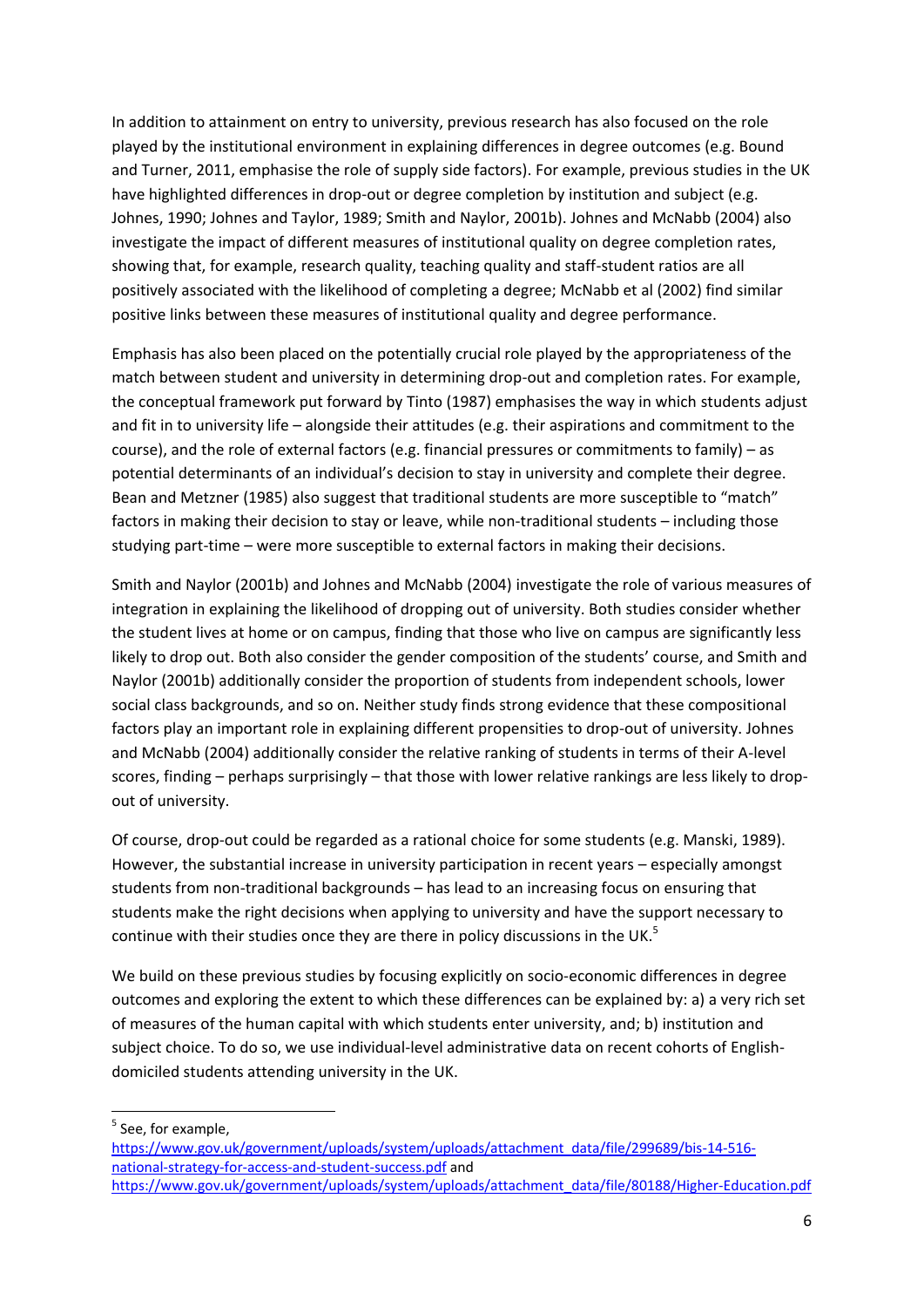### **3 Institutional background**

Because our data focuses on English-domiciled students attending university in the UK (who comprise approximately 80% of all students attending university in the UK), we provide institutional background on the education system in England.

Compulsory education in England begins at age four for most children, with seven years of primary schooling culminating in national achievement tests taken at age 11 in English, maths and science. Following a further five years of secondary schooling, most students take public exams known as General Certificates in Secondary Education (GCSEs), which to a large extent determine whether they can continue into post-compulsory education.<sup>6</sup> Students typically take at least eight GCSEs (or equivalent qualifications), including in English, maths and at least one science subject. Around two thirds of students reached the government's benchmark of 5 A\*-C grades in GCSEs or equivalent qualifications by age 16 in 2013, with a further 20% achieving this benchmark by age 19.<sup>7</sup>

A substantial majority of the population stay in education beyond age 16, including virtually all students who go on to university at age 18 or 19. Following two years of study, most of those who stay on will take three or four Advanced Levels (A-levels) or other equivalent, largely vocational, qualifications, with approximately 60% getting the equivalent of 2 or more A-level passes by age 19 in 2013 (up significantly from around 40% in 2004).<sup>8</sup>

Approximately 35% of the population entered higher education at age 18 or 19 over the period that we study. Higher education in the UK is primarily (but not exclusively) delivered in around 160 universities. There is a centralised admissions process, with students able to apply to up to five courses (to study a particular subject at a particular institution). Most first degree courses last for 3 or 4 years, which – together with the fact that the proportion of the population entering higher education later in life is relatively low in the UK compared to some other countries – contributes to the UK having the lowest average age at graduation in OECD (2013). $9$ 

There have been a number of changes to the way in which higher education is financed over our period of study, with tuition fees increasing from £1,200 in 2005-06 (payable upfront) to up to £3,375 in 2011-12 (covered by government-backed loans to students which are repayable after graduation).<sup>10</sup> However, there is little evidence that these changes have reduced access to university for disadvantaged students (e.g. Crawford and Dearden, 2010; Crawford, 2012).

Universities design, deliver and award their own degrees. Each institution has control over the course content, method of examination and awarding of degrees (subject to scrutiny by external bodies). There is thus some concern that the quality of degrees awarded varies by institution and

**<sup>.</sup>**  $^6$  Compulsory education ended at age 16 for the cohorts that we analyse, but students must now stay in some form of education of training (which they can combine with work under certain circumstances) until age 18.

<sup>&</sup>lt;sup>7</sup> Source[: https://www.gov.uk/government/uploads/system/uploads/attachment\\_data/file/295696/SFR\\_10-](https://www.gov.uk/government/uploads/system/uploads/attachment_data/file/295696/SFR_10-2014.pdf) [2014.pdf.](https://www.gov.uk/government/uploads/system/uploads/attachment_data/file/295696/SFR_10-2014.pdf)

<sup>8</sup> Source: see footnote 7.

 $<sup>9</sup>$  Source: Chart A3.1 in OECD (2013).</sup>

 $10$  The cap on tuition fees was further increased to £9,000 per year in 2012-13, but this is outside the period covered by our data.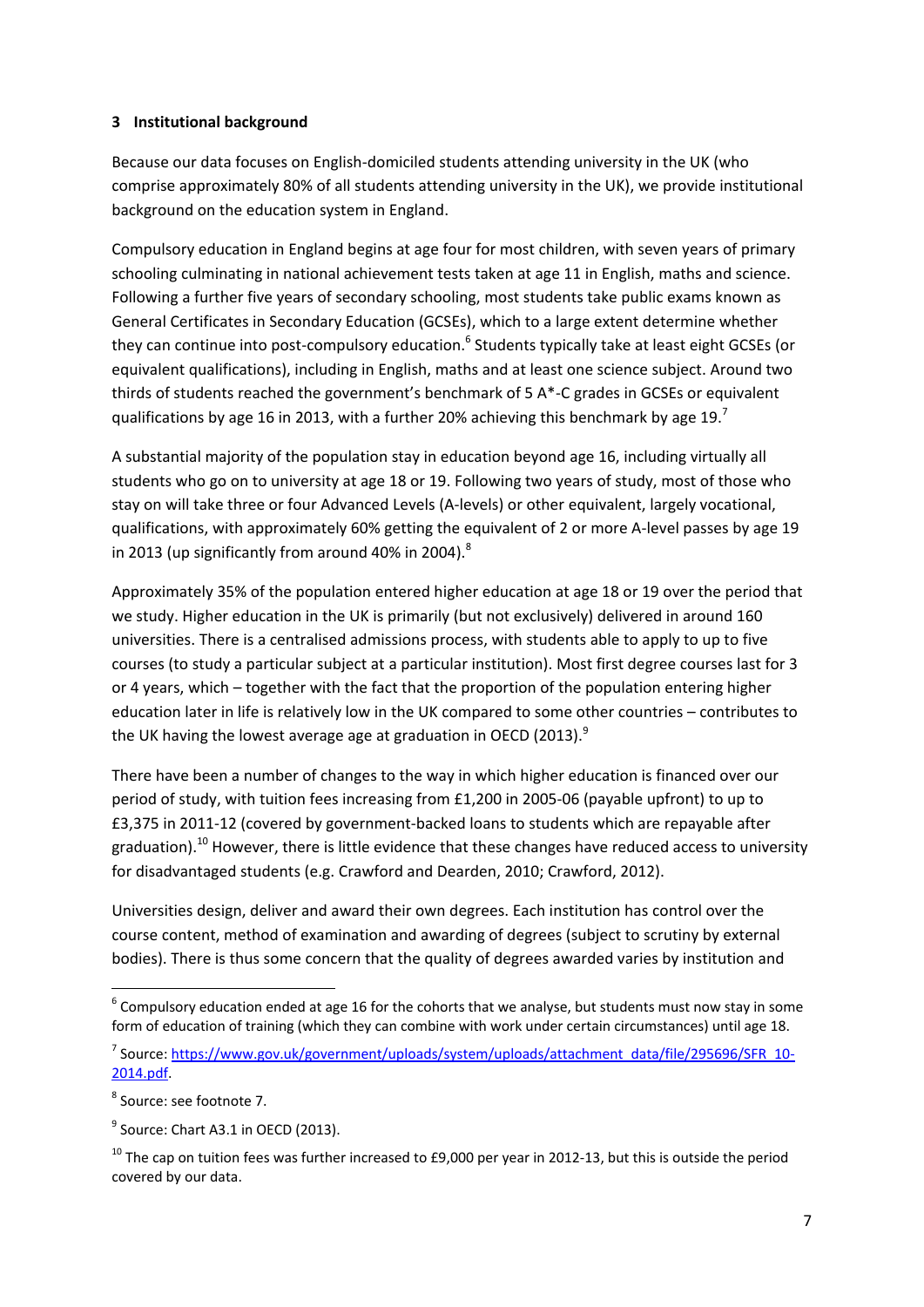subject.<sup>11</sup> The system of degree classification in the UK is broad, with students generally awarded one of five degree classifications: first (the highest degree classification), 2:1, 2:2, 3<sup>rd</sup> or unclassified. Amongst those graduating in 2011-12, approximately 15% of students were awarded a first class honours degree and just under half were awarded a  $2:1^{12}$ , which is a critical cut-off: having a 2:1 is often used as a benchmark by employers when recruiting graduates and by universities in deciding whether to admit students for postgraduate study.

Figure 1 provides some sense of the variation across courses in the proportion of students who dropout, the proportion who complete their degree and the proportion who are awarded a first or a 2:1. The unit of analysis is the course (subject-institution), with figures averaged across the years for which we observe these outcomes in our data (see Section 4 below for further details). As outlined in the introduction, the UK has lower average drop-out rates than some other countries, although there appear to be some courses with very high drop-out rates (and low completion rates). There is greater variation in the proportion of students on a particular course who graduate with a first or a 2:1, with more than 50% of students awarded these classes across more than half of all courses across the period of study. (Medics can take longer than 5 years to complete their course and do not receive a degree class, hence the clustering at zero.)





Source: authors' calculations using data on English-domiciled students entering UK universities between 2004-05 and 2009-10. All outcomes are as defined in Section 4 below and collapsed at the course (institution-subject) level.

**.** 

<sup>&</sup>lt;sup>11</sup> See, for example[, http://www.publications.parliament.uk/pa/cm200809/cmselect/cmdius/170/170i.pdf.](http://www.publications.parliament.uk/pa/cm200809/cmselect/cmdius/170/170i.pdf)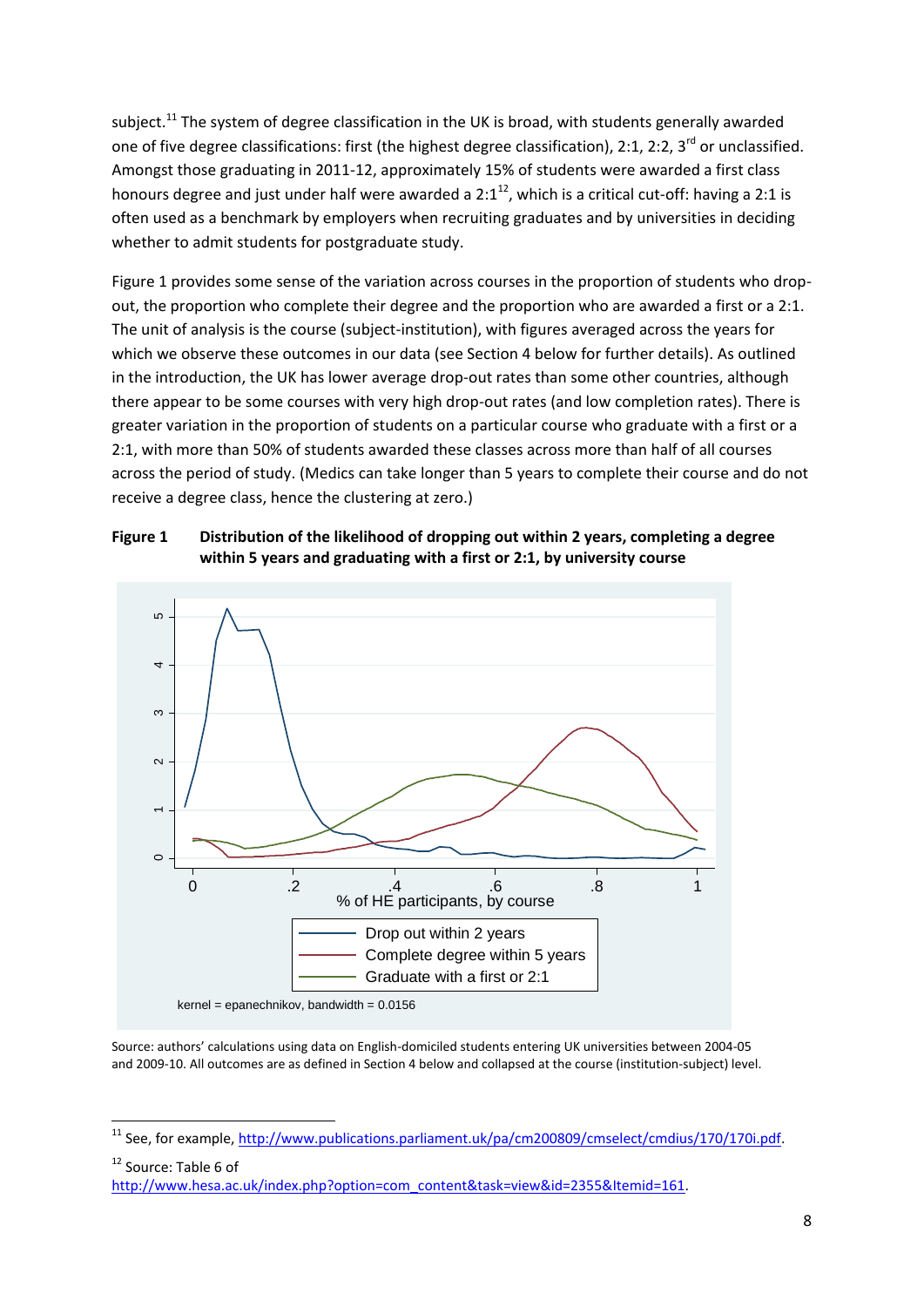#### **4 Data**

To carry out our analysis, we use linked individual-level administrative data from schools, colleges and universities. The information from schools – the National Pupil Database (NPD) – comprises an annual census of pupils attending state schools in England, together with the results of national achievement tests for all pupils in England who sat them (covering both state and private school students). The information from sixth forms and further education colleges – which together cater for most students undertaking A-levels – comes from two sources, which together provide an annual census of those attending further education colleges and those studying for qualifications outside the compulsory education system in England, including details of the qualifications achieved.<sup>13</sup> The data on universities comes from the Higher Education Statistics Agency (HESA) and provides an annual census of all students attending higher education institutions throughout the UK.

We focus on English-domiciled students who attended any UK university for the first time at age 18 or 19 between 2004-05 and 2009-10, with each cohort including between 180,000 and 235,000 HE participants. Table 1 shows the progression of our cohorts through the English education system.

| <b>Outcome</b>                      | Cohort 1    | Cohort 2    | <b>Cohort 3</b> | Cohort 4    | <b>Cohort 5</b> |
|-------------------------------------|-------------|-------------|-----------------|-------------|-----------------|
| <b>Born</b>                         | 1985-86     | 1986-87     | 1987-88         | 1988-89     | 1989-90         |
| Sat Key Stage 2 (age 11)            | 1996-97     | 1997-98     | 1998-99         | 1999-       | $2000 - 01$     |
|                                     |             |             |                 | 2000        |                 |
| Sat GCSEs / Key Stage 4 (age 16)    | $2001 - 02$ | $2002 - 03$ | $2003 - 04$     | $2004 - 05$ | $2005 - 06$     |
| Sat A levels / Key Stage 5 (age 18) | $2003 - 04$ | $2004 - 05$ | $2005 - 06$     | $2006 - 07$ | $2007 - 08$     |
| HE participation (age 18 or 19)     | $2004 - 05$ | $2005 - 06$ | 2006-07         | $2007 - 08$ | 2008-09         |
|                                     | or 2005-06  | or 2006-07  | or 2007-08      | or 2008-09  | or 2009-10      |
| Drop-out within two years           | 2004-05 to  | 2005-06 to  | 2006-07 to      | 2007-08 to  | 2008-09 to      |
|                                     | 2007-08     | 2008-09     | 2009-10         | 2010-11     | 2011-12         |
| Complete degree within 5 years      | 2004-05 to  | 2005-06 to  | 2006-07 to      |             |                 |
|                                     | 2009-10     | 2010-11     | 2011-12         |             |                 |

**Table 1 Progress of our cohorts through the education system in England**

The combined data set includes public examination results (GCSEs, A levels and equivalent vocational qualifications) at ages 16 and 18 for all pupils who sat them, as well as an identifier for the school in which they did so. For pupils in state schools, it also includes a variety of background characteristics, plus national achievement test scores taken at the end of primary school (at age 11). For those educated outside the state system (including those at private school), we have only limited background information (gender and date of birth).

Together, these datasets (known collectively as the NPD-HESA data) enable us to follow Englishdomiciled entrants to UK higher education institutions through the university system to see whether they complete their degree and if so how well they do. The detailed information available from before they start university also enables us to explore the factors that may affect their decision to drop-out or complete their degree, and what degree class they go on to obtain.

 $\overline{a}$ <sup>13</sup> These are the Individual Learner Records (ILR) and National Information System for Vocational Qualifications (NISVQ) databases.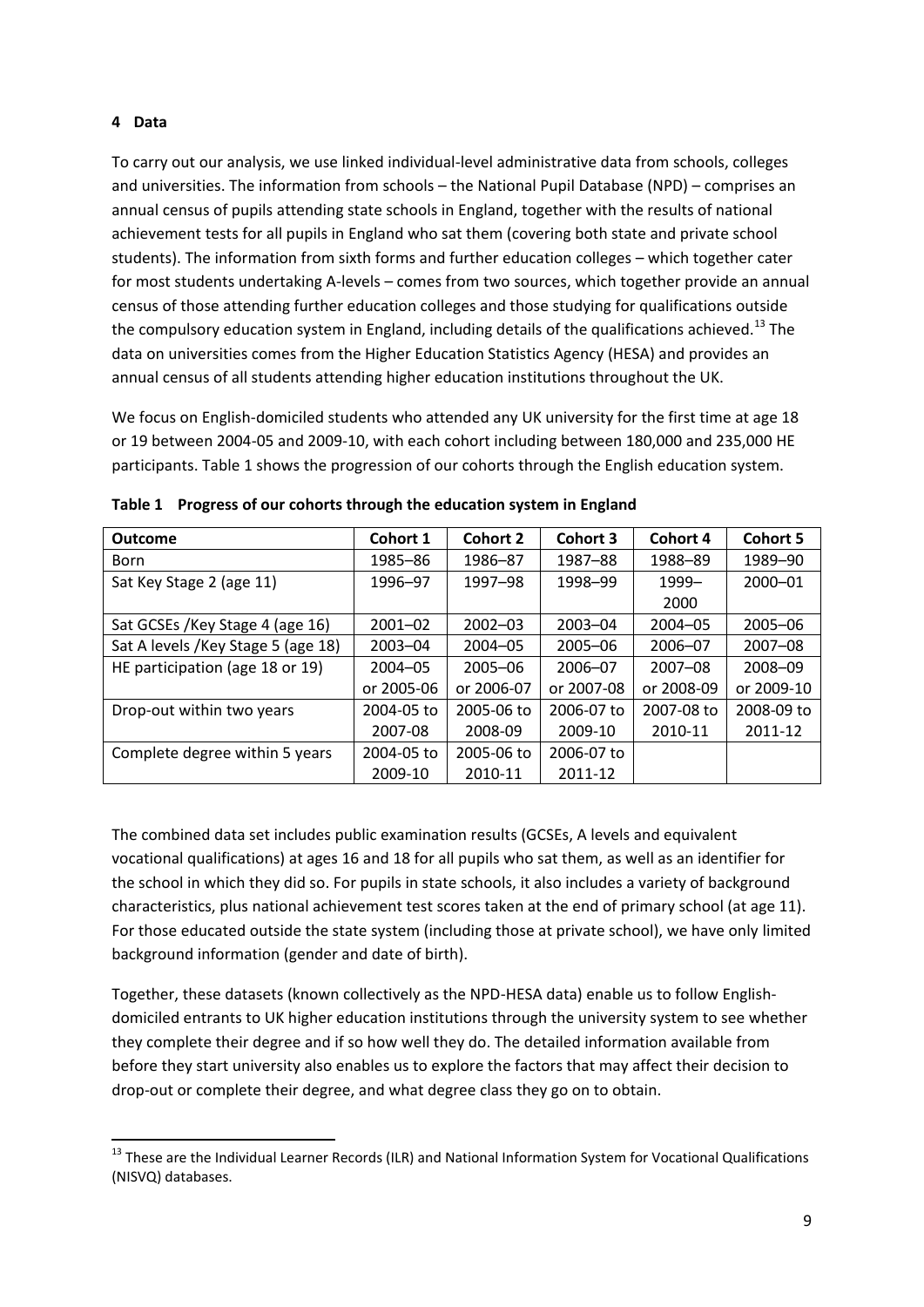#### *Outcomes*

**.** 

**Course completion**: this variable is equal to 1 if the individual in question went to university full-time to study for a non-medical first degree and was recorded as completing their course within five academic years of entry, and it is 0 if they went to university full-time to study for a non-medical first degree but were not recorded as completing their course within this period.<sup>14</sup>

We regard individuals as having completed their course if: (a) at least one of their HESA records over the relevant period includes a code indicating that the reason they left the institution in question is that they successfully completed their course; (b) even if this code is missing, degree class is nonmissing in at least one record over this period. In both cases, we require students to have been at university for at least as long as their course was supposed to last in order to class them as a successful completer.

Using this definition, 78.2% of those who go to university at age 18 or 19 successfully complete their course within five years. This figure is similar to those produced (using a different method) by HESA, who predict that, amongst the cohort of students starting a first degree full-time in 2010–11, 80.5% will have completed their degree within 15 years.<sup>15</sup>

**Dropout**: this variable is equal to 1 if the individual in question went to university but dropped out of HE completely within two years of initial entry, and it is 0 if they went to university but did not drop out within this period. In line with our other work on degree outcomes (Crawford, 2014), we make use of the panel element of the HESA data in order to define dropout (rather than relying on codes reported within a particular year's HESA data). This enables us to focus on dropout from HE entirely, rather than from a particular institution. With this in mind, individuals are classified as having dropped out if they appear in one year of the HESA data and not in the next (without having completed their course using our definition).

To minimise potential measurement error (arising because successful completion of a course is not always perfectly observed), we restrict attention to dropout within the first three years of appearing in the HESA data (i.e. between years 1 and 2 or 2 and 3 of an individual's time at university). Using this definition, 11.5% of those who go to university at age 18 or 19 have dropped out by the time of the HESA census in their third year. This figure falls slightly (to 9.7%) if we focus on those who were studying full-time for first degrees. HESA only produces estimates of dropout between years 1 and 2 for full-time first-degree entrants: amongst those who started their degree in 2010–11, it estimates that 6.3% of young entrants left HE entirely between years 1 and  $2$ ;<sup>16</sup> the equivalent figure for our sample of English-domiciled students is 4.2%, suggesting that, if anything, our figures may underestimate the proportion of all students at UK universities who drop out in these early years.

<sup>16</sup> Source: Table T3a 1112 at [http://www.hesa.ac.uk/index.php?option=com\\_content&task=view&id=2064&Itemid=141.](http://www.hesa.ac.uk/index.php?option=com_content&task=view&id=2064&Itemid=141)

<sup>&</sup>lt;sup>14</sup> We consider course completion up to five years after entry to allow sufficient time for individuals studying full-time on longer courses to graduate. We exclude medical students, as they do not typically receive a degree class; hence we do not want to include them in our degree class sample. It is worth noting, however, that lifting this restriction would not materially change our results.

 $15$  Source: Table T5  $1112$  at http://www.hesa.ac.uk/index.php?option=com\_content&task=view&id=2064&Itemid=141.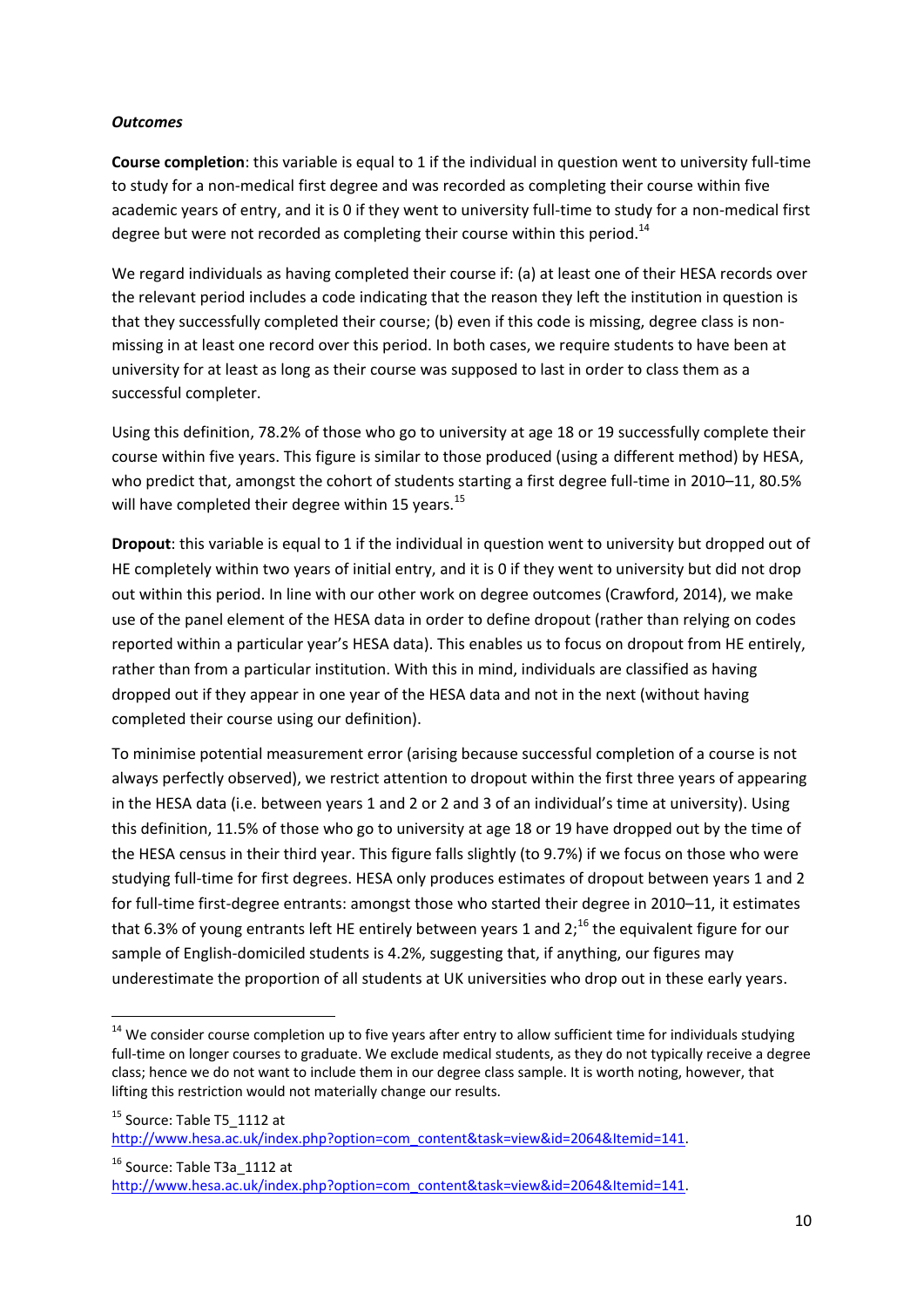The proportion who go to university at age 18 or 19 but drop out within two years is lower than the proportion who do not complete their degree within five years. The difference between the two includes individuals who drop out after Year 3 and individuals who fail their course. We choose to investigate both in this study, as the determinants of early vs. late non-completion may differ.

**First or 2:1**: this variable is equal to 1 if the individual in question went to university full-time to study for a non-medical first degree, successfully completed their degree within five years of entry and graduated with a first or a 2:1 as their degree class, and it is 0 if they went to university full-time to study for a non-medical degree and successfully completed it within five years of entry but did not graduate with a first or a 2:1 as their degree class. We take degree classifications from the first HESA record in which such information appears (after the individual has completed their degree). On our definition, 64.6% of those studying full-time for a first degree in a non-medical subject who complete their course within five years graduate with a first or a 2:1. This is very similar to the estimates produced by HESA, which show that amongst those who graduated with a classified degree in 2010– 11 having studied full-time, 64% acquired a first or a  $2:1.^{17}$ 

# *Socio-economic background*

Ideally, we would want rich individual-level data on pupils' socio-economic background, but the administrative data are weak in this respect: the only individual-level indicator we observe is the pupil's eligibility for free school meals (FSM) at age 16 (an indicator of being in receipt of state benefits), and that only for pupils who attend state schools.

Whilst we could use the FSM indicator alone as our measure of socio-economic status, this would only capture differences in participation for those who are eligible (approximately 16% of the school population) and those who are not, i.e. the lowest part of the distribution vs. the rest. Instead, we choose to make use of the fact that we observe the home postcode of state school pupils at the same age, to link in detailed information about the area in which they live.

Whilst we recognise that it is not ideal, we opt to combine individual and neighbourhood level data to create an index of socio-economic background, to provide a broader, more continuous measure of family circumstances. This index combines, using principal components analysis, the pupil's eligibility for free school meals (measured at age 16) with the following neighbourhood-based measures of socio-economic circumstances (linked in on the basis of home postcode at age 16):

- their Index of Multiple Deprivation score (designed to capture lack of access to jobs or services, and available for neighbourhoods containing approximately 700 households);
- their ACORN type (constructed using information on socio-economic characteristics, financial holdings and property details; available for neighbourhoods of approximately 15 households);
- three measures from the 2001 Census: the proportion of individuals in each area: a) who work in higher or lower managerial/professional occupations; b) whose highest educational qualification is equivalent to 2 or more A-level passes or above; c) who own (either outright or through a mortgage) their home (available for neighbourhoods containing approximately 150 households).

**<sup>.</sup>** <sup>17</sup> Source[: http://www.hesa.ac.uk/index.php?option=com\\_content&task=view&id=2355&Itemid=161.](http://www.hesa.ac.uk/index.php?option=com_content&task=view&id=2355&Itemid=161)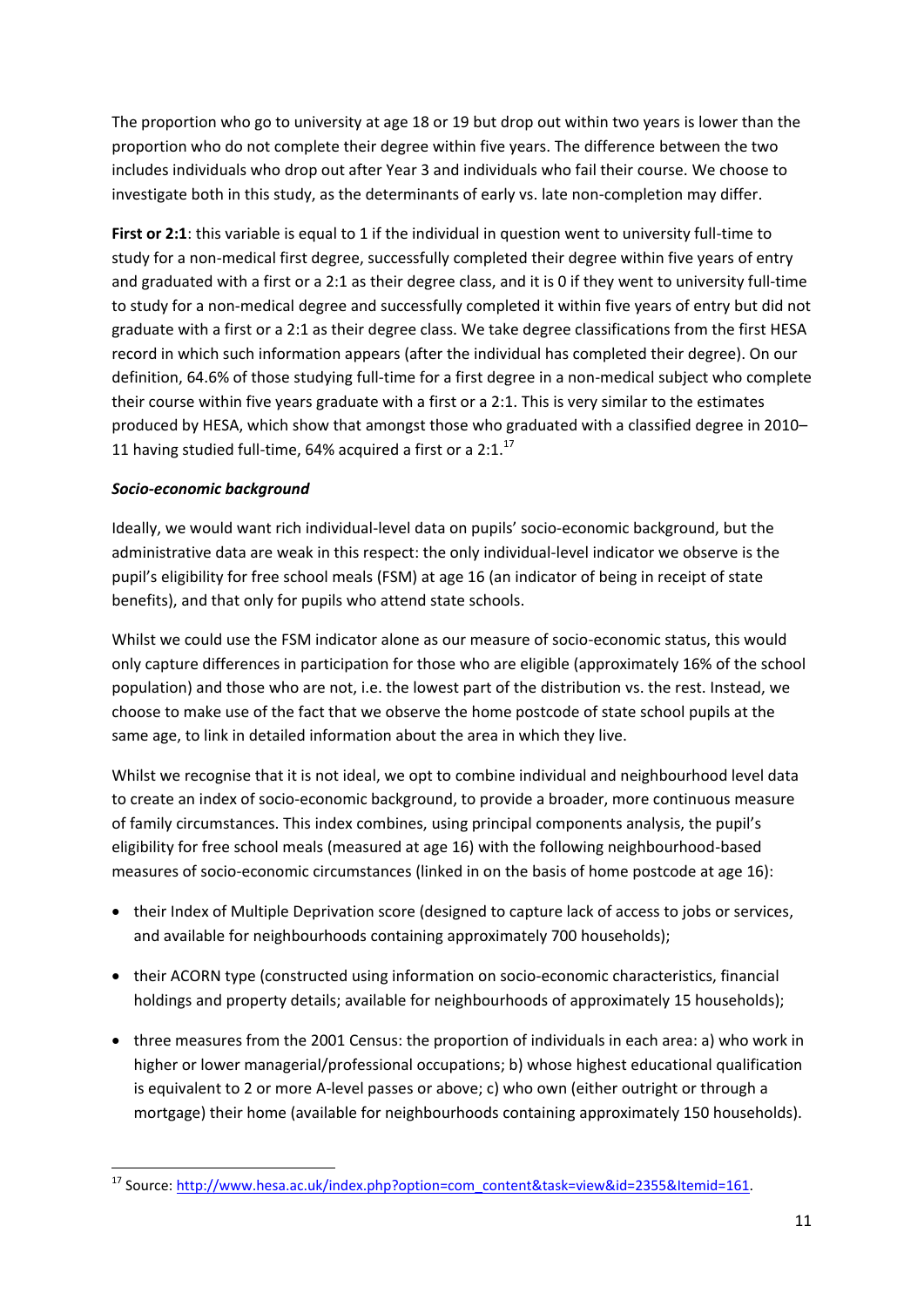Chowdry et al. (2013) demonstrate the validity of this index as a measure of socio-economic position by comparing it with individual measures of socio-economic position from the Longitudinal Study of Young People in England.

We split the state school population into five quintile groups on the basis of this index, and include the four highest quintile groups in our models. While we focus on the differences in degree outcomes amongst state school students, it is also of interest to understand how much difference including private school students would make to our analysis. We do not observe FSM eligibility and home postcode for private school students, however, thus we must make some assumptions about their socio-economic position relative to state school students in order to include them in our analysis. Given the high average fees paid to attend private schools, it does not seem unreasonable to assume that private school pupils come from families of higher socio-economic position than most state school pupils (see also Figure 4 of Anders, 2014). We therefore add them to the top quintile group (and do not re-estimate the quintile groups, such that the top quintile group is larger than the remaining quintile groups).

#### *Other background characteristics*

1

We observe gender, month of birth and government office region for all pupils. We observe ethnicity and language status for the vast majority of HE participants in our sample who previously attended state schools (over 99%) and a small number of those who previously attended private schools (around 9%) who have attended a state school at some point over the period covered by our data. We also observe eligibility for free school meals and statemented (more severe) and nonstatemented (less severe) special educational needs status for pupils in state schools at age 16.<sup>18</sup>

We have access to scores from national achievement tests taken by state school pupils at age 11 (Key Stage 2), plus rich measures of attainment for all pupils who sat the relevant qualifications at Key Stages 4 and 5 (GCSEs and A levels and equivalents). We use marks from tests in English, maths and science at Key Stage 2 (age 11) to calculate continuous Key Stage test levels in each subject and split pupils into five equally-sized groups on the basis of their achievement in each subject. Because Key Stage 2 tests do not have to be taken in private schools, we observe this information only for the sizeable proportion (around 65%) of private secondary school pupils who attended a state primary school.<sup>19</sup> We use a rich set of measures to account for differences in subjects, qualifications and grades at Key Stage 4 (age 16)<sup>20</sup> and Key Stage 5 (age 18).<sup>21</sup> We observe this information for pupils attending both state and private schools.

<sup>&</sup>lt;sup>18</sup> While we could in principle include information about a pupil's FSM or SEN status for private school students who have attended a state school at some point, we do not do so on the basis that this information could change over time.

<sup>&</sup>lt;sup>19</sup> It is worth noting that we observe Key Stage 2 test scores for a substantially higher proportion of private school pupils than we observe background characteristics because we can only observe background characteristics from 2001–02 onwards, while we can potentially observe Key Stage 2 test scores for all pupils who have sat them since the tests were introduced in 1994-95.

<sup>&</sup>lt;sup>20</sup> Specifically, we include controls for: highest grades in English and Maths; number of GCSEs at grades A\*, A, B, C and D-G in "high status" subjects (science, humanities and languages); the number of GCSEs at grades A\*, A, B, C and D-G in other subjects; the number of GNVQs (a vocational qualification) at grades A, B, C and D-G; whether the pupil achieved a Level 2 qualification by age 18 (equivalent to 5 or more GCSEs at grades A\*-C);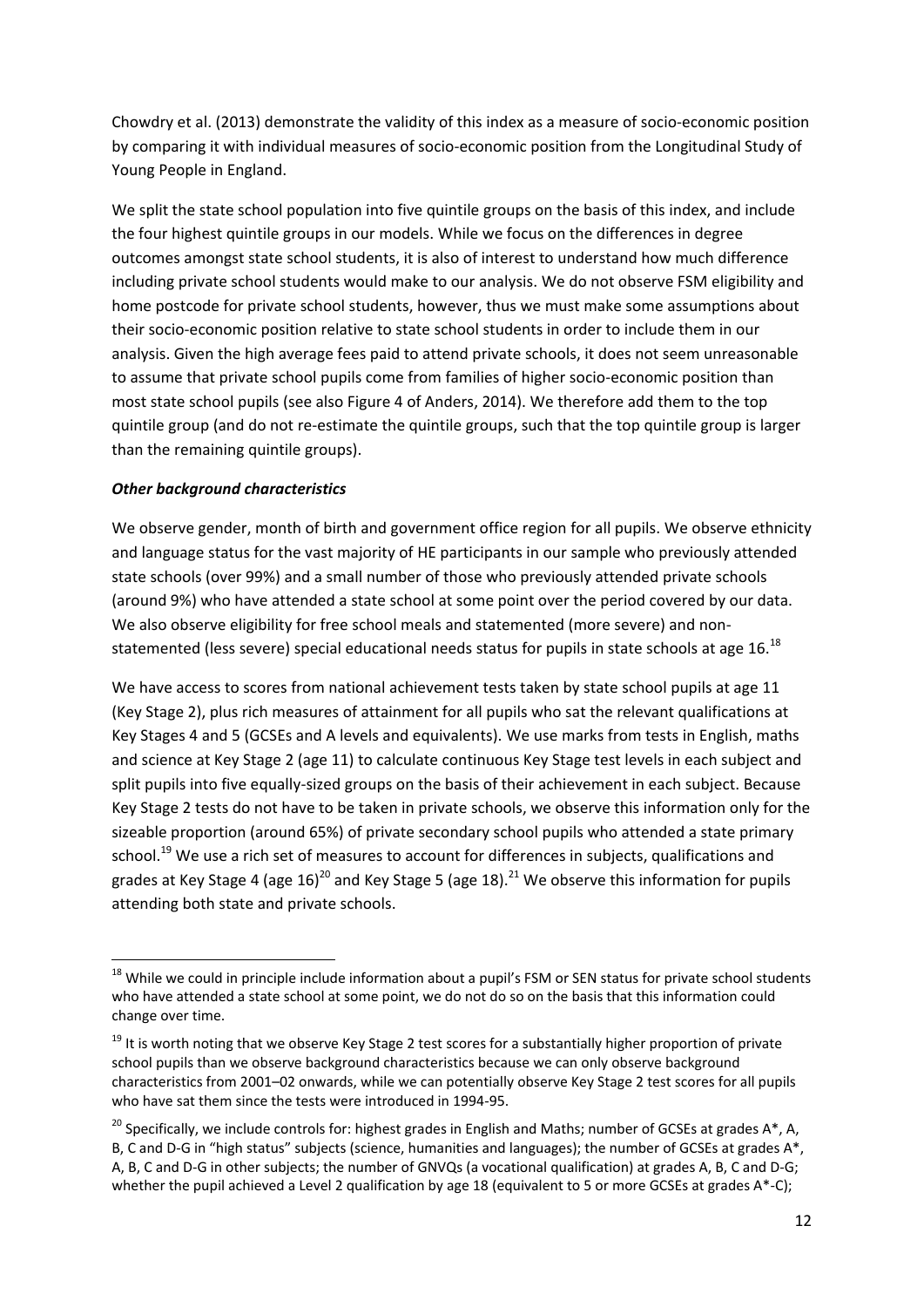We also include some information on the secondary school that each young person attended at age 16. Specifically, we include information on school type (whether it is run by the state or private sector, and the degree of control state schools have over their budgets and admissions policies), whether the school selects students on the basis of ability, whether the school has an attached sixth form college (in which students can study for post-compulsory education qualifications) and the quintile group of school performance, defined on the basis of the proportion of students that achieve at least the government's benchmark of 5 GCSEs at grades A\*-C at age 16.

Pupils for whom some or all of this information is missing are still included in our analysis through the use of dummy (binary) variables that indicate missing values. We will explore in future work the impact of using multiple imputation techniques instead.

#### *University and course characteristics*

1

Finally, we want to account for the type of institution that the young person attends, the subject that they study and the "match" or degree of integration between the student and the course.<sup>22</sup>

To capture the influence of subject choice, we use a set of dummy variables indicating whether the young person was studying each of 20 subjects: medicine and dentistry; subjects allied to medicine; biological sciences; veterinary sciences and agriculture; physical sciences; mathematical sciences; computer sciences; engineering; technologies; architecture, building and planning; social studies; law; business and administrative studies; mass communications and documentation; linguistics and classics; European languages and literature; non-European languages and literature; historical and philosophical studies; creative arts and design; education.

To capture the influence of type of institution, we use another set of dummy variables indicating which of five self-defined institutional groupings they attend: Russell Group, 1994 Group, University Alliance, Million+, Guild HE, or any other institution (see the online appendix for details). We additionally create a set of course indicators – the interaction between institution and subject – and effectively include a series of dummy variable indicators for each course in our final specification. (See Section 5 for further discussion of our analytical approach.)

We also include a binary indicator for whether the student attends an institution in the same region in which they live. There is some evidence (e.g. Artess et al., 2014) that disadvantaged students are more likely to live at home when they go to university. There is also evidence that those who live at home are more likely to drop-out of university (e.g. Johnes and McNabb, 2004; Smith and Naylor,

whether they achieved Level 2 via a non-academic (further education or vocational) route; quintile groups created on the basis of total points from Level 2 academic qualifications.

<sup>&</sup>lt;sup>21</sup> Specifically, we include controls for: number of A-levels at grades A, B, C, D and E in "high status" subjects (English, maths, science, humanities and languages); number of A-levels at grades A, B, C, D and E in other subjects; quintile groups created on the basis of total points achieved at Key Stage 5; whether the pupil achieved a Level 3 qualification by age 18 (equivalent to 2 or more A-levels at grades A-E); whether they achieved Level 3 via a non-academic (further education or vocational) route; quintile groups created on the basis of total points from Level 3 academic qualifications.

<sup>&</sup>lt;sup>22</sup> When looking at dropout, we also account for whether they were studying for a first degree and whether they were studying part-time. These characteristics do not vary when we look at degree completion or degree class as we restrict attention to those studying full-time for first degrees only.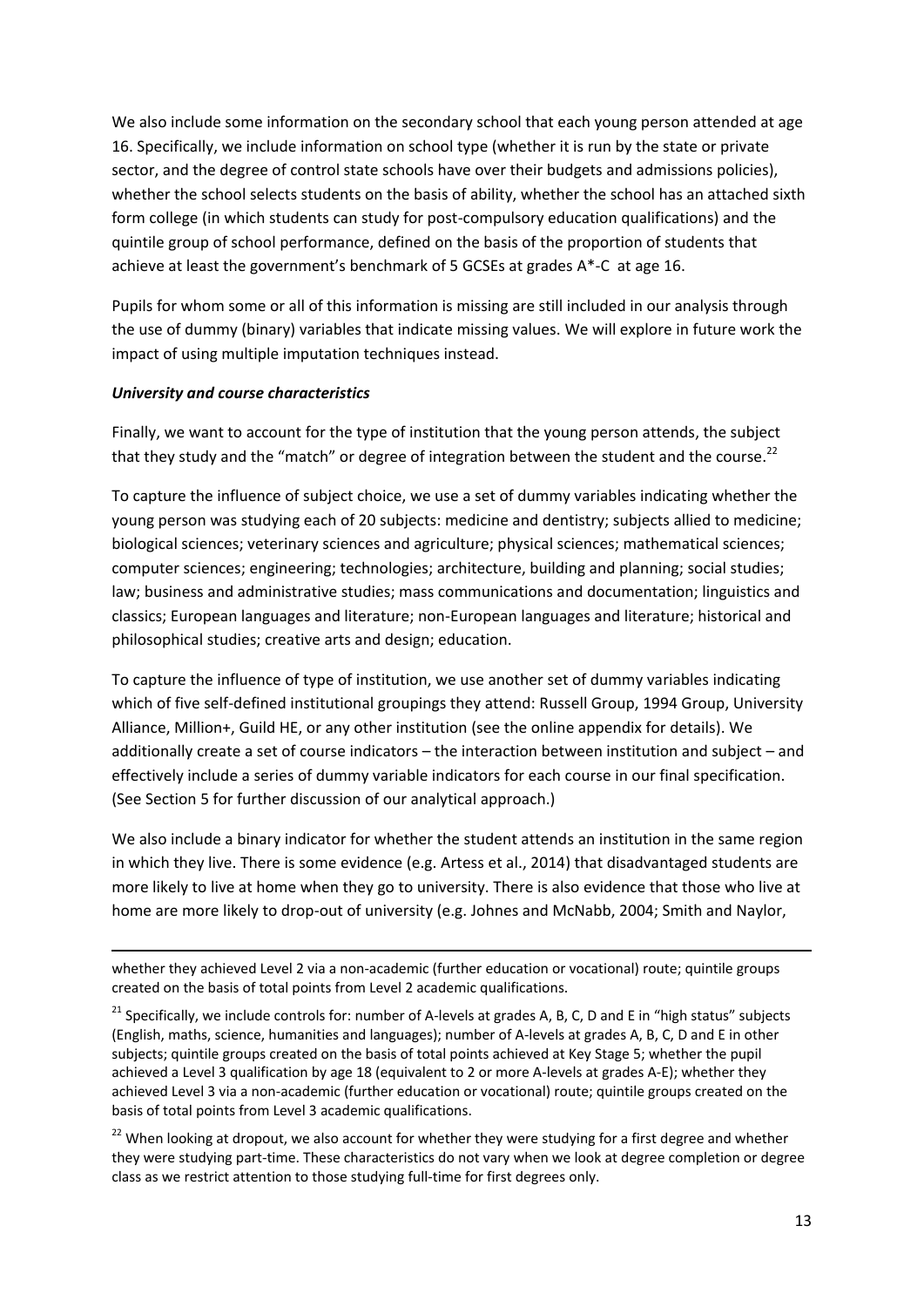2002b). Unfortunately we do not observe whether students lived at home in our data, but we do observe whether the student attended a university in the same region as they lived, which can be thought of as a crude proxy for living at home.

We additionally run our analysis on a group of "high status" institutions to see whether socioeconomic differences in degree outcomes are lower in more selective institutions. To do so we follow our previous work on this topic (e.g. Chowdry et al., 2013) in defining "high-status" institutions as all members of the Russell Group plus all UK universities with an average institutionlevel score from the 2001 Research Assessment Exercise (RAE) – a measure of research quality – exceeding the lowest found among the Russell Group. This gives a total of 41 'high-status' universities (listed in the online appendix).

# **5 Methodology**

We are interested in modelling the relationship between socio-economic background and degree outcomes, and exploring the extent to which accounting for the other ways in which individuals from different socio-economic backgrounds differ can help to explain the relationships that we observe.

We would obviously like to uncover the *causal* effects of socio-economic status on degree outcomes, but in the absence of any experimental or quasi-experimental variation in socio-economic background, it is possible that socio-economic status (SES) may be endogenous. To maximise our chances of estimating the causal impact of socio-economic status on degree outcomes, we rely on richly specified regression models, modelling degree outcomes as a function of an individual's background characteristics, a rich set of measures of their human capital at the point of entry into higher education, and some information about their university experience. The strength of our analysis is that we have extremely rich longitudinal data on the educational performance and achievement of children from age 11 onwards, which may allow us to account for some unobservable factors that may affect degree progression and performance, assuming that such unobserved factors are likely to influence earlier achievement as well as university outcomes.

Specifically, we estimate models of the following form:

# $y_i = \beta_1 SES_i + \beta_2 X_i + \beta_3 HC_i + \beta_4 SC_s + \beta_7 uni_i + \varepsilon_i$

where *y* is the degree outcome of individual *i*; SES is a series of dummy variables indicating the socioeconomic quintile to which they belong; *X* is a vector of individual and family background characteristics; *HC* is a vector of human capital on entry to higher education, as captured by measures of attainment at Key Stages 2 (age 11), 4 (age 16) and 5 (age 18); *sc* is a vector of secondary school characteristics (*s*); and *uni* is a vector of university and subject characteristics (*u*).

To investigate the potential drivers of the relationship between socio-economic background and degree outcomes, we adopt a sequential modelling approach, successively adding different groups of characteristics to our baseline model. The extent to which the relationship between socioeconomic background and the outcome of interest changes when we include these additional characteristics in our model provides an indication of their likely importance in explaining the baseline relationship that we observe.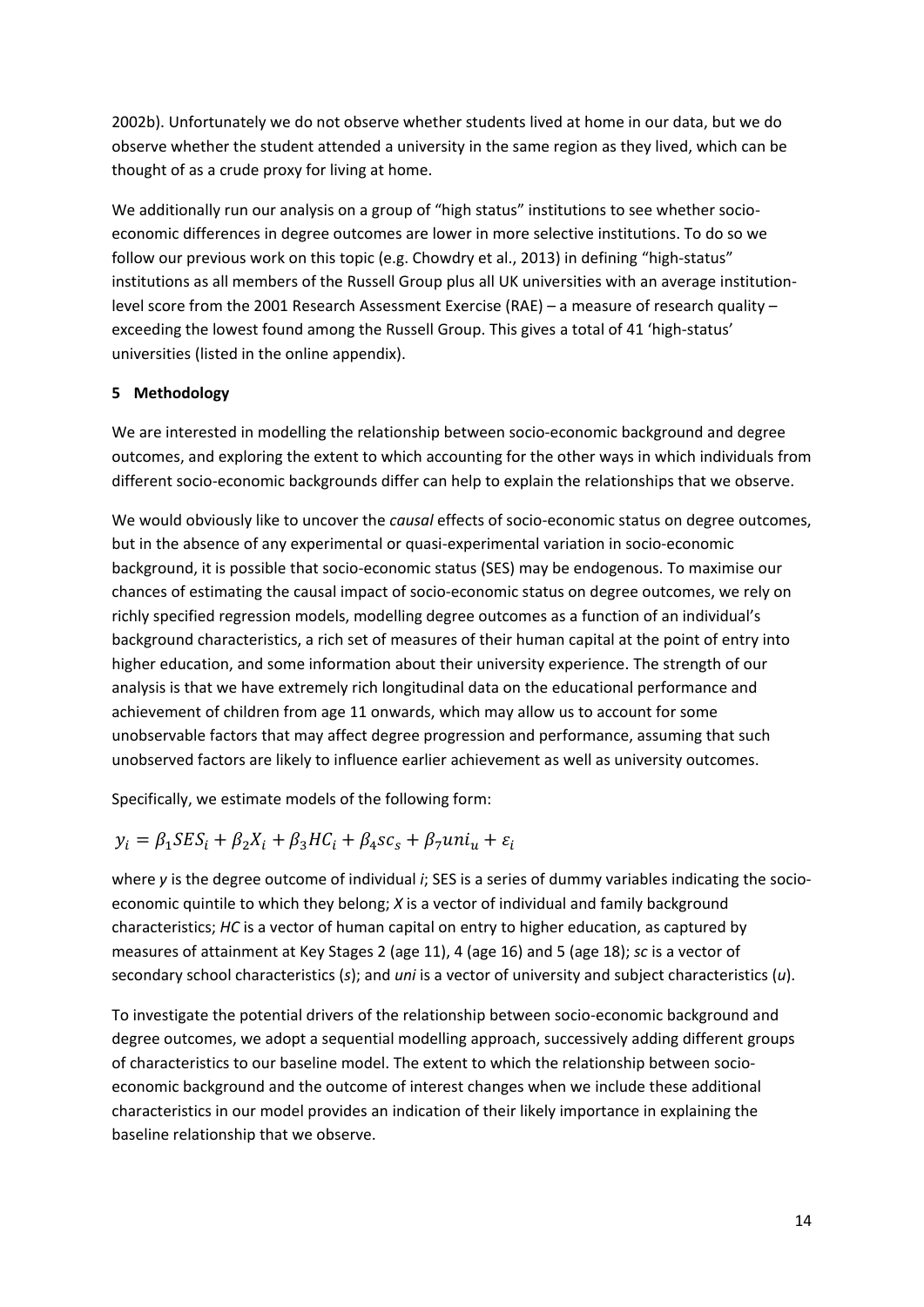We start by running a specification that includes only the socio-economic background of the student (and a set of cohort dummies). This provides a baseline estimate of the relationship between socioeconomic background and the outcome of interest (Specification 1).

Specification 2 adds factors that differ between young people from different socio-economic backgrounds prior to entering university, including demographic characteristics, characteristics of the secondary school that the young person attended and a rich set of measures designed to capture the young person's human capital on entry to university, based on test scores from Key Stages 2, 4 and 5. (Full details of these variables are given above.) This enables us to understand how much of the difference in degree outcomes between young people from different socio-economic backgrounds can be explained by the fact that they enter HE with different levels of human capital, which are likely to influence their progression and performance at university as well.

We then move on to consider the role of university-level factors in explaining differential progression and performance outcomes. To account for differences in degree outcomes by subject and institution, we include, in Specification 3, indicators for the institutional grouping that the student attends, and in Specification 4, dummy variables for each of the 20 subjects that the student studies. This should capture the extent to which the differences in degree outcomes by socioeconomic background arise because of the differential selection of students into different types of institutions or different subjects with different progression and performance outcomes. In Specification 5, we include a binary indicator for whether the student attended a university in the same region in which they lived, which can be thought of as a crude proxy for living at home.

Finally, in Specification 6, we include course-level fixed effects (i.e. the combination of institution and subject choice). We do so in order to fully control for any differences in drop-out, degree completion or degree class that arise because different departments in different universities have different continuation policies or academic support mechanisms, or because they are more or less likely to award higher degree classes, on average, to their students. We also include the indicator for attending a university in the same region as you live, to assess the extent to which these factors can collectively help to explain the socio-economic differences in university progression and performance that we observe.

Although the outcomes we consider are binary (taking value 0 or 1), we use linear probability models to undertake our analysis, as it is challenging and extremely time-consuming to include fixed effects in a non-linear model. As a robustness check, we compare the results from linear probability and probit regression models for specifications excluding fixed effects, with very similar results.<sup>23</sup>

We conduct our analysis at the individual level, but account for the fact that the outcomes of students at particular institutions will be correlated (because they have been taught by the same lecturers, had the same peer groups, and so on) and hence cluster our standard errors at the course level.

# **6 Results**

**.** 

Figure 2 provides an overview of the differences in the likelihood of dropping out of university within two years of entering, the likelihood of completing a degree within five years and the likelihood of

<sup>&</sup>lt;sup>23</sup> See Appendix Tables 13 and 14.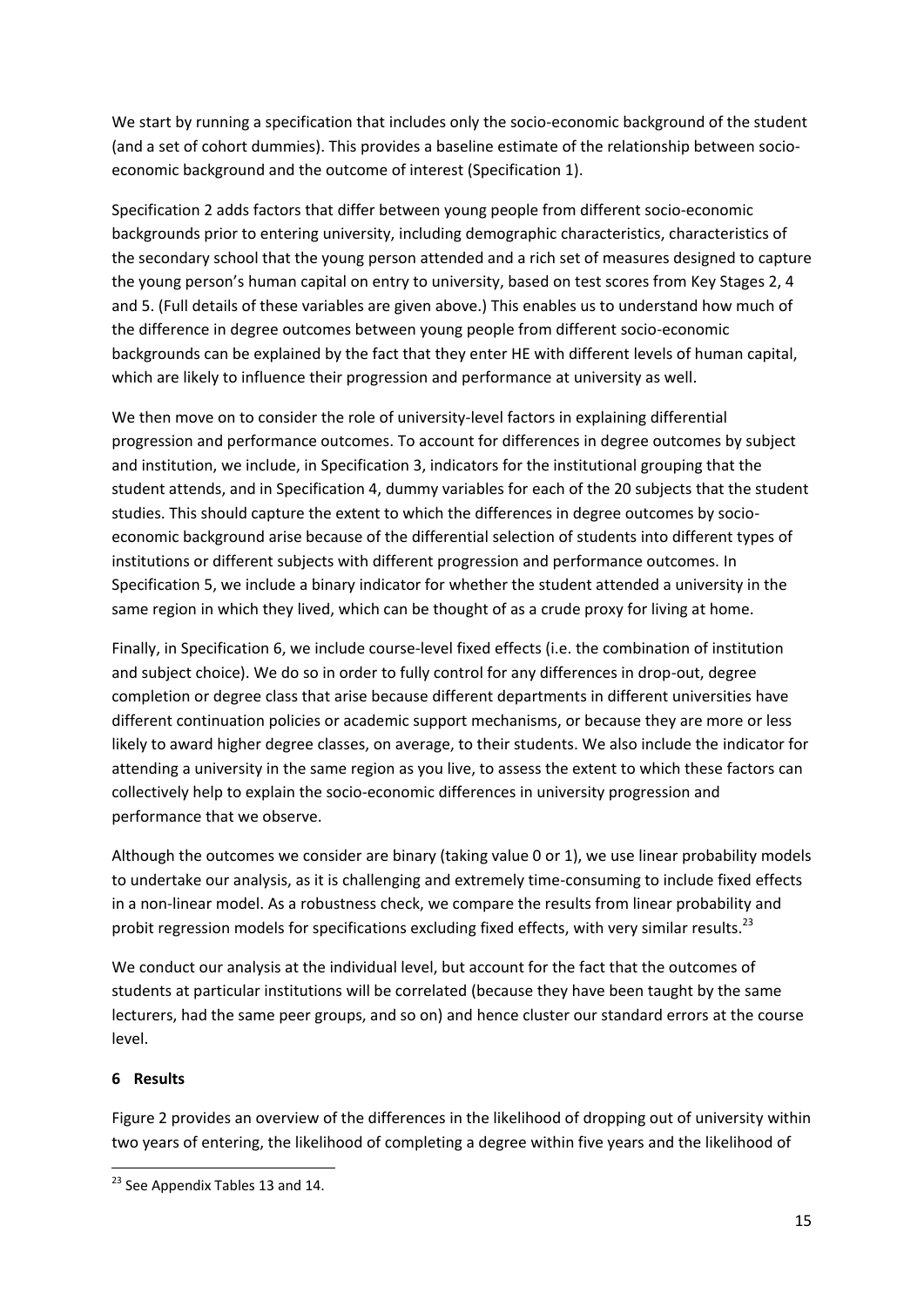graduating with a first or a 2:1 by socio-economic background. Each bar plots the average rate amongst individuals in a given percentile of our distribution of socio-economic background, in which the first percentile represents the 1% least deprived state school students and the 100<sup>th</sup> percentile represents the 1% most deprived state school students.

Figure 2 shows that the relationship between socio-economic background and degree outcomes is approximately monotonic, with less than 10% of the least deprived state school students dropping out of university within two years, over 80% completing their degree within five years and nearly 70% graduating with a first or a 2:1. This compares to figures of more than 20% drop-out, less than 60% degree completion and less than 40% graduating with a first or a 2:1 amongst the most deprived state school students.

The remainder of this section splits students into quintile groups on the basis of socio-economic background, and examines what helps to explain these differences in degree outcomes by SES.



**Figure 2 % of HE participants dropping out within 2 years, completing a degree within 5 years and graduating with a first or 2:1, by socio-economic background** 

Table 2 explores the drivers of the socio-economic differences in the likelihood of dropping out of university within two years of starting a course at a UK HEI at age 18 or 19, showing how the addition of various characteristics affects the relationship between socio-economic background and the likelihood of dropping out. Appendix Table 1 presents all other coefficient estimates.

Column 1 shows the raw differences in drop-out by socio-economic quintile group relative to the lowest quintile group. As was suggested by Figure 1, there are sizeable differences in the likelihood of dropping out by socio-economic background, with those from the highest socio-economic quintile group just over 8 percentage points more likely to drop-out of university within two years of starting than students from the lowest socio-economic quintile group (compared to an average drop-out rate of 11.5%). These raw differences are very similar if we include individuals from private schools in the

**Drop-out within 2 years Complete degree within 5 years Conduate with a first or 2:1**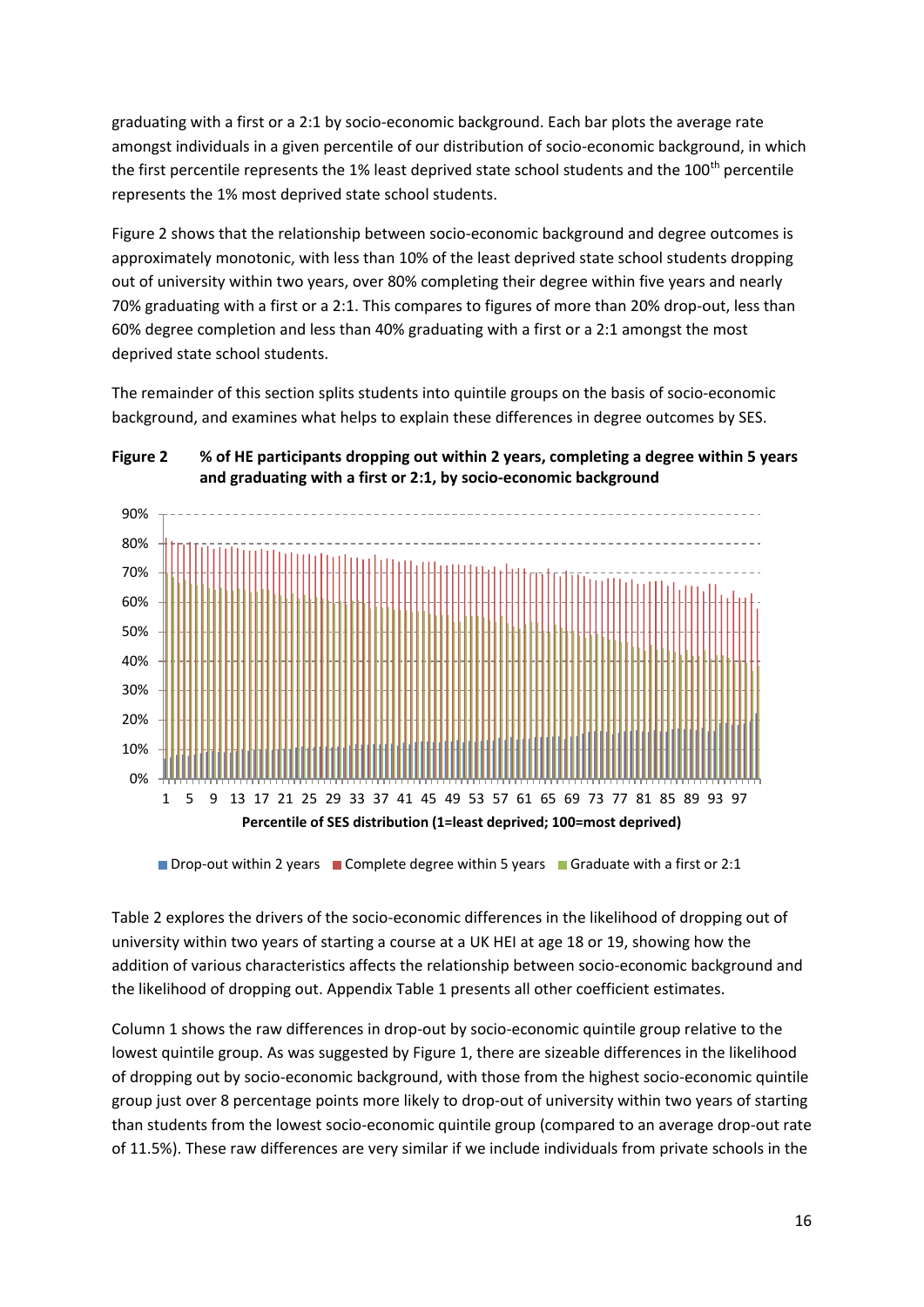top socio-economic quintile group (see Appendix Table A2), and are slightly larger for men than for women (see Appendix Table A3).

|                                    | (1)             | (2)         | (3)         | (4)         | (5)         | (6)         | (7)         |  |
|------------------------------------|-----------------|-------------|-------------|-------------|-------------|-------------|-------------|--|
| 2 <sup>nd</sup> SES quintile group | $-0.023***$     | $-0.009***$ | $-0.009***$ | $-0.009***$ | $-0.009***$ | $-0.008***$ | $-0.009***$ |  |
|                                    | (0.002)         | (0.002)     | (0.002)     | (0.002)     | (0.002)     | (0.002)     | (0.002)     |  |
| Middle SES quintile group          | $-0.044***$     | $-0.019***$ | $-0.019***$ | $-0.019***$ | $-0.019***$ | $-0.018***$ | $-0.019***$ |  |
|                                    | (0.002)         | (0.002)     | (0.002)     | (0.002)     | (0.002)     | (0.002)     | (0.002)     |  |
| 4 <sup>th</sup> SES quintile group | $-0.062***$     | $-0.027***$ | $-0.026***$ | $-0.027***$ | $-0.027***$ | $-0.025***$ | $-0.026***$ |  |
|                                    | (0.003)         | (0.002)     | (0.002)     | (0.002)     | (0.002)     | (0.002)     | (0.002)     |  |
| Top SES quintile group             | $-0.084***$     | $-0.037***$ | $-0.037***$ | $-0.037***$ | $-0.037***$ | $-0.035***$ | $-0.034***$ |  |
|                                    | (0.003)         | (0.002)     | (0.002)     | (0.002)     | (0.002)     | (0.002)     | (0.002)     |  |
|                                    | <b>Controls</b> |             |             |             |             |             |             |  |
| Cohort                             | $\sqrt{ }$      | $\sqrt{ }$  | $\sqrt{ }$  | v           | $\sqrt{ }$  | V           | V           |  |
| Social and human capital           |                 | $\sqrt{ }$  | v           | V           | $\sqrt{ }$  | V           | V           |  |
| Institution grouping               |                 |             | ν           |             |             |             |             |  |
| Subject dummies                    |                 |             |             | v           |             |             |             |  |
| Qualification/study mode           |                 |             |             |             | $\sqrt{ }$  |             | V           |  |
| Live/study in same region          |                 |             |             |             |             | V           | v           |  |
| Course fixed effects               |                 |             |             |             |             |             | V           |  |

**Table 2 Socio-economic differences in drop-out within 2 years of starting university at age 18/19**

Notes: \*\*\* indicates significance at the 1% level; \*\* at the 5% level; \* at the 10% level. Standard errors are clustered at the university level and reported in brackets underneath the coefficient estimates. All other coefficient estimates are available in an online appendix.

Column 2 shows what happens to the relationship between socio-economic status and the likelihood of dropping out of HE when we account for a limited set of demographic characteristics and a rich set of measures of human capital on entry to university. It shows that we can explain just over half of the raw difference in drop-out between the top and bottom SES quintile groups by accounting for performance in national achievement tests at ages 11, 16 and 18, and a small number of demographic characteristics, including gender, ethnicity and month of birth. But there remains a significant negative relationship between socio-economic background and the likelihood of dropping out of university.

Columns 3 to 7 use the information at our disposal regarding the course that the student is studying to explore whether the choice of institution, subject, type of qualification or mode of study, or location of institution can help to explain the remaining socio-economic differences in drop-out. The short answer is no. While Appendix Table 1 shows that some of these factors are significantly associated with the likelihood of dropping out of university, perhaps surprisingly, the addition of these characteristics either individually or jointly makes very little difference to the estimated socioeconomic gradient in the likelihood of dropping out of university. Indeed Column 7 shows that, even when comparing individuals on the same course, following the same mode of study and with similar living arrangements, the remaining unexplained difference between the top and bottom socioeconomic quintile group is still 3.5 percentage points, only marginally lower than it was when just controlling for demographic characteristics and human capital on entry to university. This difference is of approximately similar magnitude if we include private school students (see Appendix Table A2) and for men and women (see Appendix Table A3).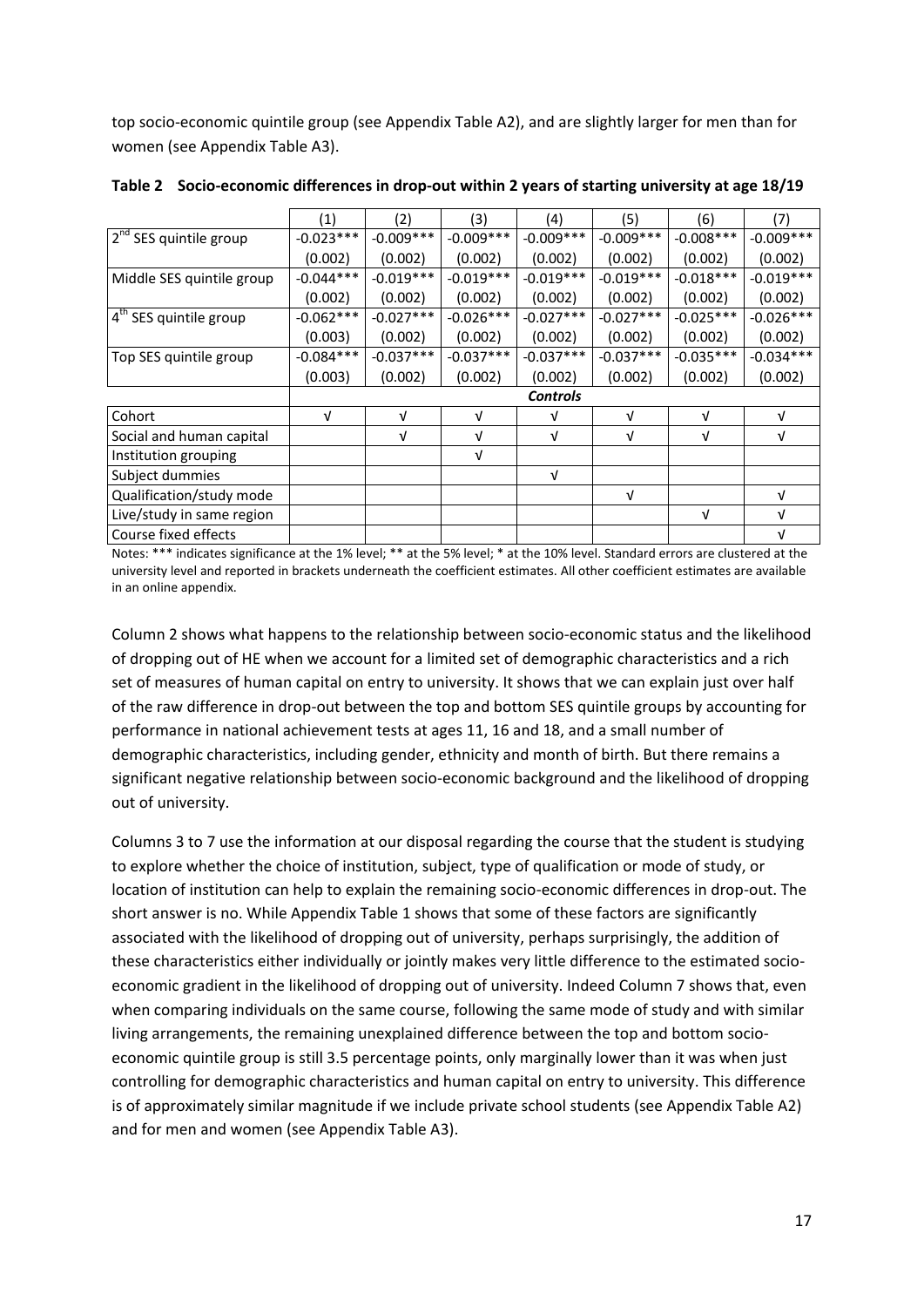Focusing just on "high status" institutions (see Appendix Table A4), the raw socio-economic gradient is shallower: amongst those studying at these 41 research-intensive institutions, individuals from the top socio-economic quintile group are 5.3 percentage points less likely to drop out of university within two years of entering than those from the bottom socio-economic quintile group, compared with a raw gap of 8.4 percentage points across all institutions. The relative importance of differences in human capital on entry to university, and course choice, in explaining these differences is similar, however: approximately half of the raw gap can be explained by a small number of demographic characteristics and a very rich set of measures of prior attainment at ages 11, 16 and 18; and comparing individuals within course does not reduce the socio-economic gap much further. Overall, the socio-economic gap in the likelihood of dropping out is about 1 percentage point smaller amongst high status institutions than it is amongst all institutions, but, at 2.3 percentage points, remains significantly different from zero.

Table 3 shows the socio-economic differences in the likelihood of completing a degree within five years of entering university. Appendix Table 5 presents all other coefficient estimates from the model. We focus on those studying full-time for a first degree, and exclude those studying medicine, both because their courses are relatively longer, and because they are not awarded a degree class. Table 3 follows a similar format to Table 2, but does not consider type of qualification or mode of study as explanatory factors in later columns, as we have restricted our sample such that there is now no variation in these factors.

|                                    | (1)             | (2)        | (3)        | (4)        | (5)        | (6)        |  |  |
|------------------------------------|-----------------|------------|------------|------------|------------|------------|--|--|
| 2 <sup>nd</sup> SES quintile group | $0.041***$      | $0.014***$ | $0.014***$ | $0.015***$ | $0.013***$ | $0.016***$ |  |  |
|                                    | (0.004)         | (0.003)    | (0.003)    | (0.003)    | (0.003)    | (0.003)    |  |  |
| Middle SES quintile group          | $0.074***$      | $0.029***$ | $0.028***$ | $0.029***$ | $0.027***$ | $0.030***$ |  |  |
|                                    | (0.004)         | (0.003)    | (0.003)    | (0.003)    | (0.003)    | (0.003)    |  |  |
| 4 <sup>th</sup> SES quintile group | $0.102***$      | $0.040***$ | $0.039***$ | $0.041***$ | $0.038***$ | $0.039***$ |  |  |
|                                    | (0.004)         | (0.003)    | (0.003)    | (0.003)    | (0.003)    | (0.003)    |  |  |
| Top SES quintile group             | $0.133***$      | $0.055***$ | $0.054***$ | $0.056***$ | $0.052***$ | $0.053***$ |  |  |
|                                    | (0.005)         | (0.003)    | (0.003)    | (0.003)    | (0.003)    | (0.003)    |  |  |
|                                    | <b>Controls</b> |            |            |            |            |            |  |  |
| Cohort                             | $\sqrt{ }$      | $\sqrt{ }$ | v          | ν          | $\sqrt{ }$ | $\sqrt{ }$ |  |  |
| Social and human capital           |                 | V          | v          | v          | V          | $\sqrt{ }$ |  |  |
| Institution grouping               |                 |            | V          |            |            |            |  |  |
| Subject dummies                    |                 |            |            | v          |            |            |  |  |
| Live/study in same region          |                 |            |            |            | V          | $\sqrt{ }$ |  |  |
| Course fixed effects               |                 |            |            |            |            | $\sqrt{ }$ |  |  |

**Table 3 Socio-economic differences in degree completion within 5 years of starting university at age 18/19**

Notes: \*\*\* indicates significance at the 1% level; \*\* at the 5% level; \* at the 10% level. Standard errors are clustered at the university level and reported in brackets underneath the coefficient estimates. All other coefficient estimates are available in an online appendix.

Column 1 shows that those in the highest socio-economic quintile group are 13.3 percentage points more likely to complete their degree than those in the lowest socio-economic quintile group (compared to an average completion rate of 78%). This figure is identical if we include private school students in the top socio-economic quintile group (see Appendix Table A6), and – as was the case for drop-out within two years – slightly larger for men than women (see Appendix Table A7).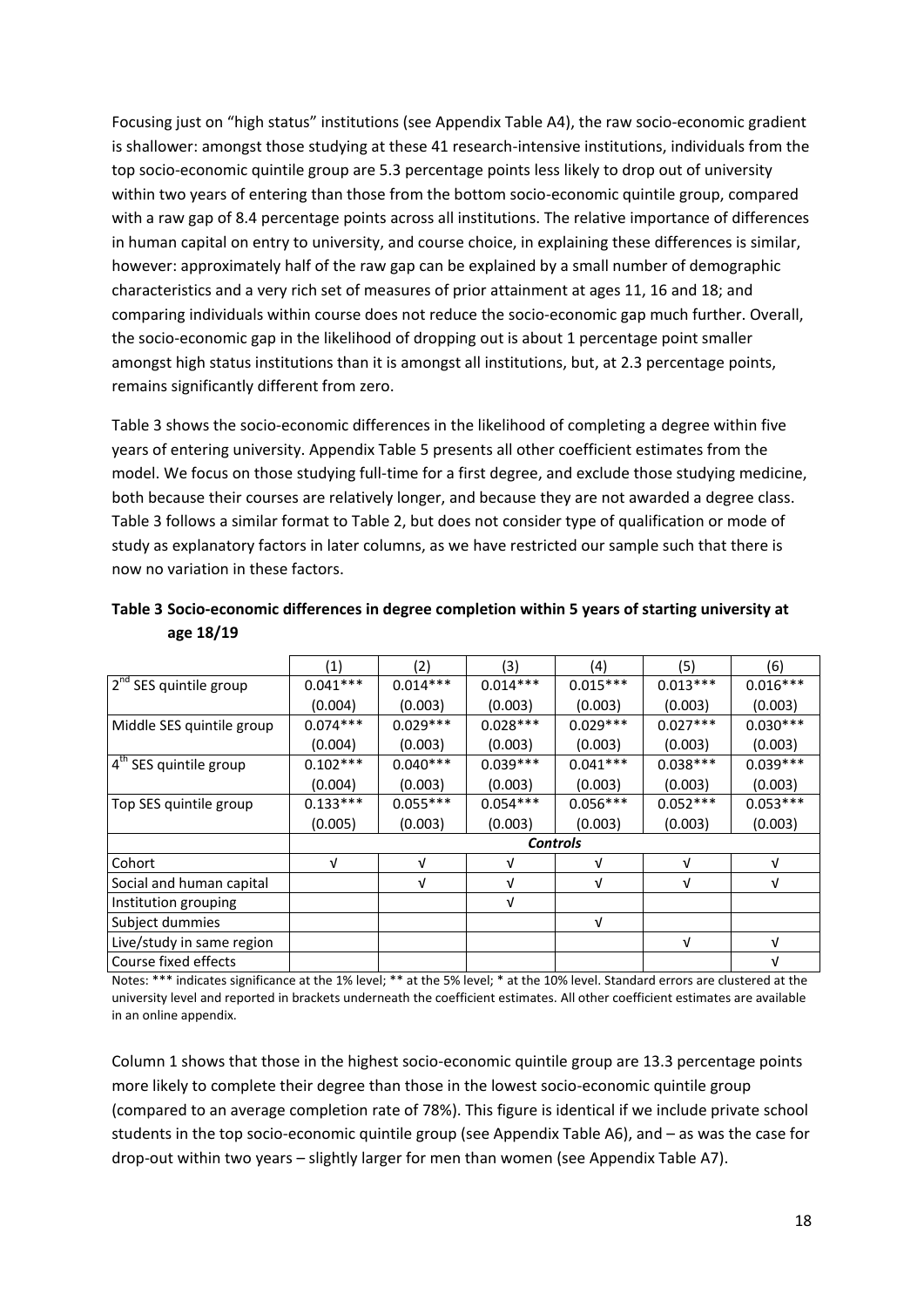Column 2 shows that a substantial proportion of this difference can be explained by the human capital with which students arrive at university: those who are admitted with higher grades in more attractive qualifications and subjects are more likely to complete their degree, on average, than those with lower grades in less attractive qualifications and subjects. However, even amongst those who enter university with similar levels of human capital, those from the highest socio-economic quintile group are still 5.5 percentage points more likely to complete their degree than those from the lowest socio-economic quintile group.

Moreover – as was the case for the likelihood of dropping out of university within the first two years – we are not able to explain much more of this difference by comparing individuals on the same course: those from the richest backgrounds are still 5.3 percentage points more likely to complete their degree than those from the poorest backgrounds. This figure is very similar if we include private school students (Appendix Table A6) and for both men and women (Appendix Table A7).

Appendix Table A8 shows how these relationships vary if we focus just on our group of 41 "high status" institutions. The picture is broadly similar to that described above for drop-out within the first two years: the raw gaps are somewhat smaller than they are when looking across all institutions (10.7 percentage points instead of 13.3 percentage points), and around 1 percentage point smaller once we control for all individual and institutional factors at our disposal (4.3 percentage points vs. 5.3 percentage points).

Finally, Table 4 presents estimated socio-economic differences in the likelihood of graduating from university with a first or a 2:1, conditional on having studied full-time for a first degree in a nonmedical subject and having completed the degree within five years of entering. Appendix Table 9 presents the remaining coefficient estimates from the model.

|                                    | (1)             | (2)        | (3)        | (4)        | (5)        | (6)        |  |  |
|------------------------------------|-----------------|------------|------------|------------|------------|------------|--|--|
| 2 <sup>nd</sup> SES quintile group | $0.074***$      | $0.014***$ | $0.015***$ | $0.013***$ | $0.014***$ | $0.011**$  |  |  |
|                                    | (0.004)         | (0.004)    | (0.004)    | (0.004)    | (0.004)    | (0.004)    |  |  |
| Middle SES quintile group          | $0.129***$      | $0.022***$ | $0.022***$ | $0.020***$ | $0.021***$ | $0.018***$ |  |  |
|                                    | (0.005)         | (0.004)    | (0.004)    | (0.004)    | (0.004)    | (0.004)    |  |  |
| 4 <sup>th</sup> SES quintile group | $0.181***$      | $0.034***$ | $0.035***$ | $0.032***$ | $0.033***$ | $0.030***$ |  |  |
|                                    | (0.005)         | (0.004)    | (0.004)    | (0.004)    | (0.004)    | (0.004)    |  |  |
| Top SES quintile group             | $0.229***$      | $0.043***$ | $0.044***$ | $0.040***$ | $0.041***$ | $0.037***$ |  |  |
|                                    | (0.006)         | (0.004)    | (0.004)    | (0.004)    | (0.004)    | (0.004)    |  |  |
|                                    | <b>Controls</b> |            |            |            |            |            |  |  |
| Cohort                             | V               | v          | v          | V          | v          | v          |  |  |
| Social and human capital           |                 | $\sqrt{ }$ | V          | $\sqrt{ }$ | $\sqrt{ }$ | $\sqrt{ }$ |  |  |
| Institution grouping               |                 |            | V          |            |            |            |  |  |
| Subject dummies                    |                 |            |            | V          |            |            |  |  |
| Live/study in same region          |                 |            |            |            | V          | v          |  |  |
| Course fixed effects               |                 |            |            |            |            | $\sqrt{ }$ |  |  |

| Table 4 Socio-economic differences in the likelihood of obtaining a first or a 2:1 conditional on |
|---------------------------------------------------------------------------------------------------|
| completing degree within 5 years of starting university at age 18/19                              |

Notes: \*\*\* indicates significance at the 1% level; \*\* at the 5% level; \* at the 10% level. Standard errors are clustered at the university level and reported in brackets underneath the coefficient estimates. All other coefficient estimates are available in an online appendix.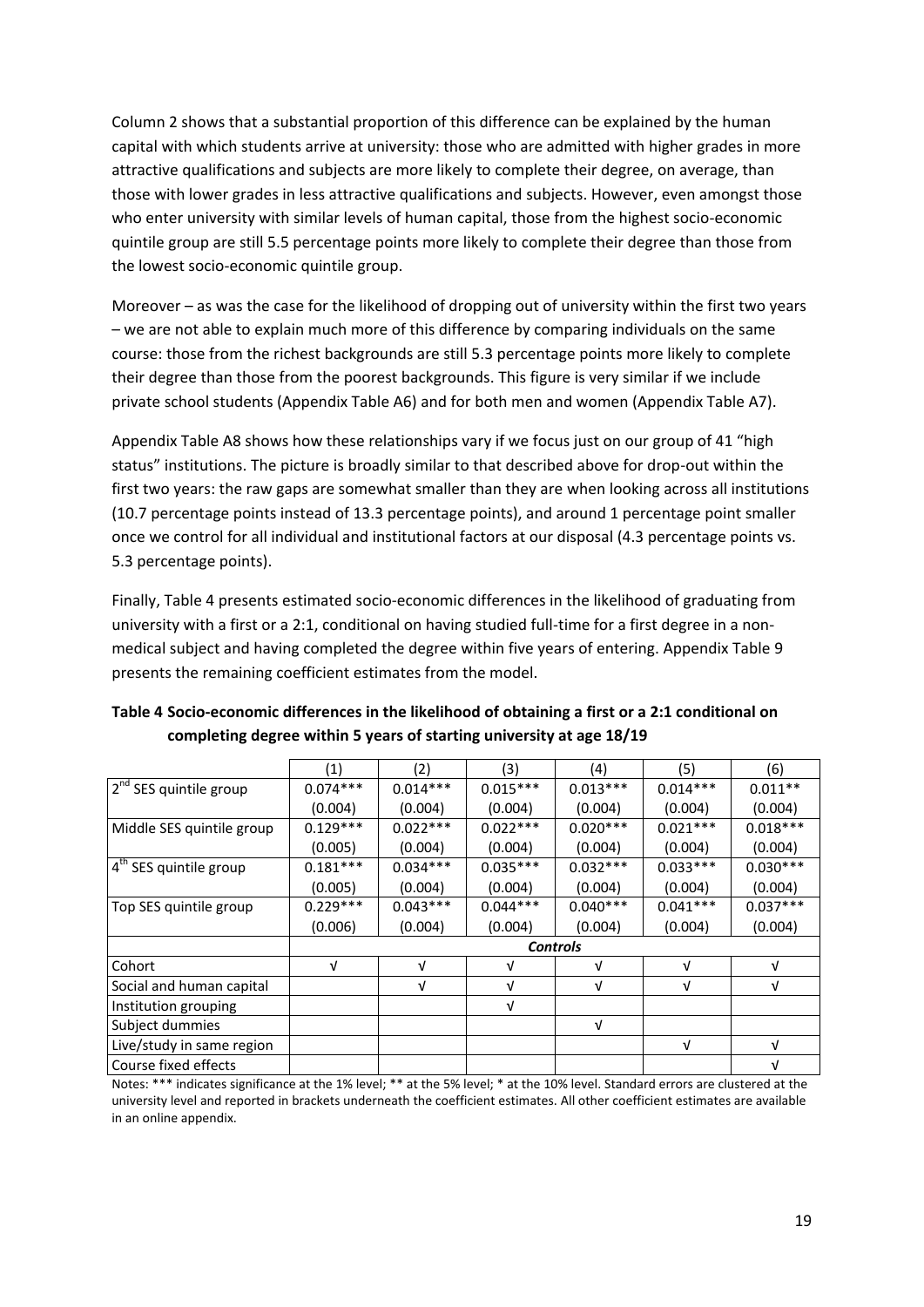The first column shows that there are very large differences in the likelihood of getting a first or a 2:1 by socio-economic background, far larger than the differences in drop-out or degree completion. It suggests that those from the highest socio-economic quintile group are just under 23 percentage points more likely to get a first or a 2:1 than those from the lowest socio-economic quintile group (compared to an average of 65% of students getting these two highest degree classifications).

Column 2 shows that these gaps are largely driven by differences in the human capital with which students from different socio-economic backgrounds start university: once we account for how well they did in national achievement tests at ages 11, 16 and 18, as well as a small number of other demographic characteristics, the remaining unexplained differences fall substantially. Indeed, the remaining unexplained difference in the likelihood of graduating with a first or a 2:1 is lower than the difference in the likelihood of completing your degree within five years and amounts to just 4.3 percentage points between the top and bottom SES quintile groups.

Columns 3 to 6 go on to explore the extent to which differences in choice of university, subject and location can help to explain why those from richer backgrounds are more likely to graduate with a first or a 2:1 than those from poorer backgrounds, even amongst those with the same human capital on entry to university. These factors make a little more difference here than they did for either dropout or degree completion: once we compare students on the same courses, the gap between the highest and lowest socio-economic quintile groups falls from 4.3 percentage points to 3.7 percentages; but remains significantly different from zero.

This suggests that the differential selection of students from different socio-economic backgrounds into courses with different propensities to award firsts or 2:1s can help to explain a small proportion of the socio-economic gap that remains conditional on performance on entry to university. But there remain significant differences in the likelihood of getting a first or 2:1 by socio-economic background, even conditional on the rich measures of human capital and comparing students on the same courses.

#### *Discussion*

Two key findings emerge from the results described above: first, differences in the human capital with which students from different backgrounds enter university plays a key role in explaining the socio-economic differences in drop-out, degree completion and degree class that we see. The addition of these characteristics reduces the raw gap between the top and bottom SES quintile groups by between 55-60% (for drop-out and degree completion) and over 80% (for degree class). This suggests that a key part of any strategy to reduce socio-economic inequalities in degree acquisition and performance should be to increase the attainment of those from the poorest families earlier in the school system.

Second, the relatively crude measures of university experience at our disposal do not help to reduce the remaining difference in degree outcomes by socio-economic background very much further. Even the addition of course fixed effects – effectively comparing students on the same courses – plus an indicator for whether the student lived and studied in the same region (and, in the case of drop-out, indicators for type of qualification and mode of study), does not reduce the difference in degree outcomes between young people from different socio-economic backgrounds by very much: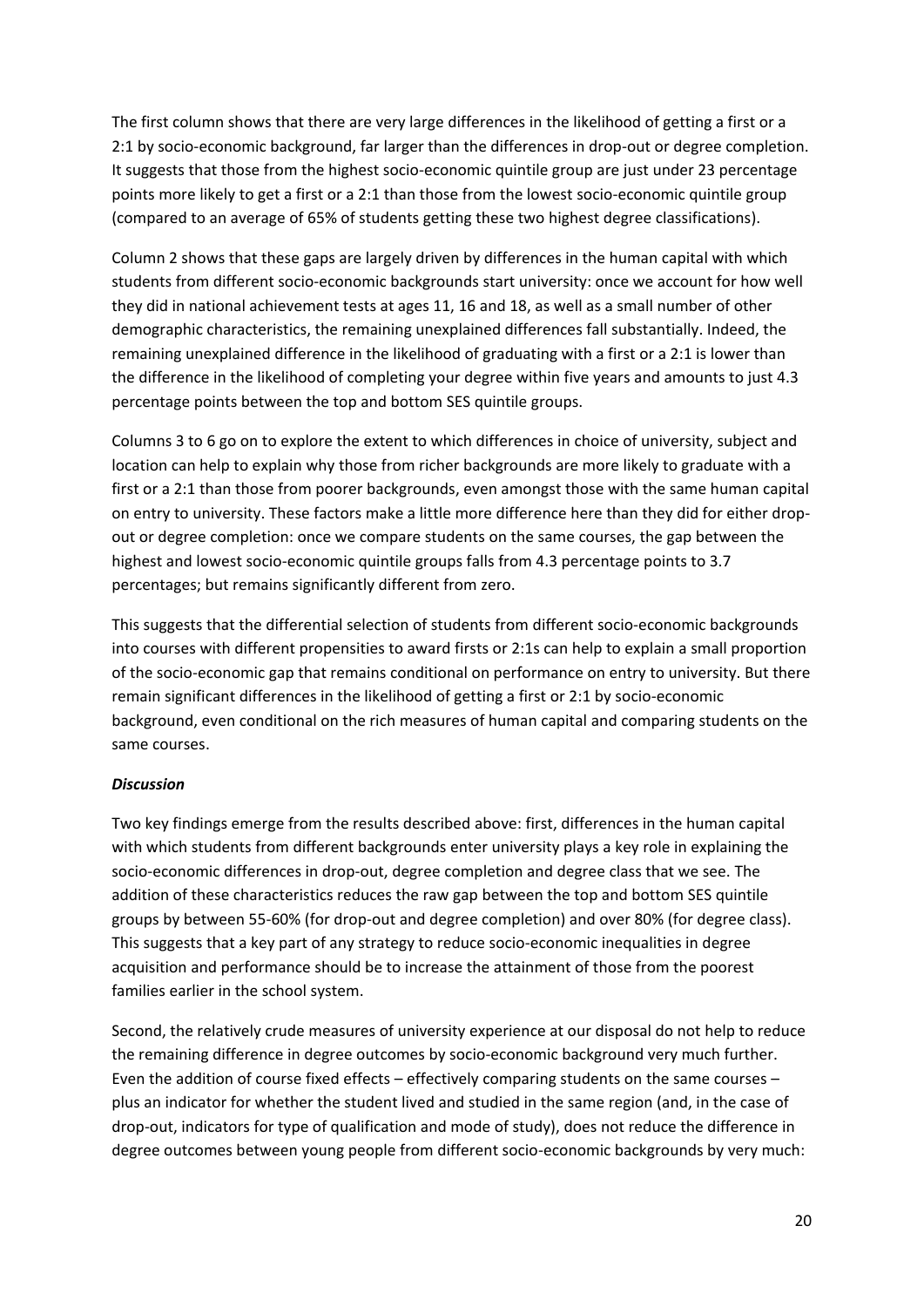only 0.3 and 0.2 percentage points respectively in the case of drop-out and degree completion, and 0.6 percentage points in terms of degree class.

The upshot is that there remain relatively small but significant differences in the likelihood of graduating from university (with a first or a 2:1) by socio-economic background, even amongst the relatively selected group of individuals who make it to university. Young people from the top socioeconomic quintile group remain 3.4 percentage points less likely to drop-out within two years, 5.3 percentage points more likely to complete their degree within five years and 3.7 percentage points more likely to graduate with a first or a 2:1 than young people from the bottom socio-economic quintile group.

What could explain these remaining socio-economic differences in degree outcomes amongst those studying on the same courses? One possibility is that young people from different socio-economic backgrounds have different skills which we are not able to measure properly in our data which may influence their ability to access and succeed in the university environment. For example, it may be that young people from richer backgrounds have better non-cognitive skills – e.g. greater resilience, motivation or independent study skills – than those from poorer backgrounds, and that it is these skills which lead to them having more positive degree outcomes. Future research could usefully explore the extent to which these factors may help to explain the remaining socio-economic differences in degree outcomes.

Alternatively, young people from higher socio-economic backgrounds may experience fewer external pressures or unexpected challenges whilst studying than young people from lower socioeconomic backgrounds; they may also have access to greater support. For example, young people from poorer backgrounds may be more likely to need to offer financial or other support to their family whilst they are studying, commitments which may make it more difficult to study effectively. They may also be more likely to face unexpected challenges: for example, those from richer families may be more likely to have access to a financial safety net than those from poorer families, such that they may be less susceptible to dropping out of university for financial reasons. They may also have better knowledge about the ways to access support either within or outside university: for example, if their parents were more likely to have gone to university themselves, they may be better equipped to offer advice about the best ways to overcome any challenges faced.

Future research could usefully explore the extent to which the quantity and type of university resources devoted to pastoral care and other student support services – or indeed support more generally – can help to explain the remaining socio-economic differences in degree outcomes.

As part of the access agreements introduced in 2012-13, UK universities are expected to set out strategies for the recruitment, retention and progression of students from disadvantaged backgrounds. It will therefore be interesting to see whether these remaining unexplained differences in degree outcomes by socio-economic background – which were relevant to cohorts studying at university between 2004-05 and 2011-12 – fall or indeed rise over time. (Attracting a wider pool of students to university may make it more challenging for universities to retain those students.)

It is also interesting to note the difference between these results and those comparing degree outcomes by school characteristics, as highlighted by other researchers, e.g. Crawford (2014). Appendix Tables 1, 5 and 9 show the relationship between school type, school performance and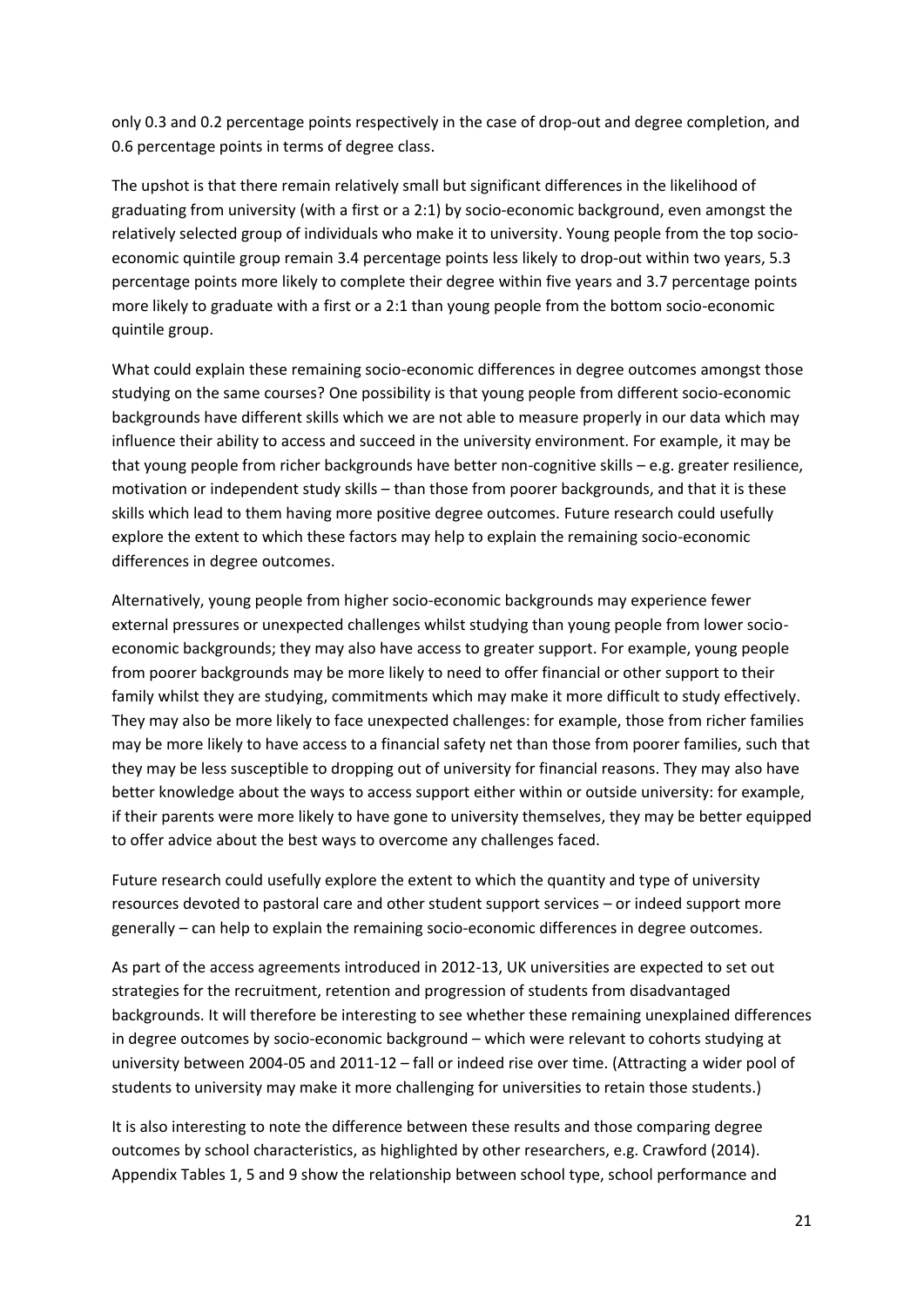whether the school has a sixth form, and drop-out, degree completion and degree class respectively. Tables 5 and 6 reproduce a selection of coefficient estimates from these models and additionally show the raw differences between school characteristics and degree outcomes, enabling us to see how the gaps change once we include other controls in the same way as we did for socio-economic status.

|                             | (1)         | (2)        | (3)        | (4)             | (5)        | (6)        | (7)        |
|-----------------------------|-------------|------------|------------|-----------------|------------|------------|------------|
| Attends a selective         | $-0.012***$ | $0.010***$ | $0.010***$ | $0.010***$      | $0.009***$ | $0.009***$ | $0.011***$ |
| community school            | (0.003)     | (0.002)    | (0.003)    | (0.002)         | (0.003)    | (0.002)    | (0.002)    |
| Attends a selective other   | $-0.015***$ | $0.014***$ | $0.015***$ | $0.015***$      | $0.014***$ | $0.014***$ | $0.015***$ |
| maintained school           | (0.003)     | (0.002)    | (0.002)    | (0.002)         | (0.002)    | (0.002)    | (0.001)    |
| Attends a school in the 2nd | $-0.016***$ | $0.009***$ | $0.009***$ | $0.009***$      | $0.008***$ | $0.009***$ | $0.008***$ |
| quintile of performance     | (0.002)     | (0.002)    | (0.002)    | (0.002)         | (0.002)    | (0.002)    | (0.002)    |
| Attends a school in the 3rd | $-0.031***$ | $0.013***$ | $0.013***$ | $0.013***$      | $0.012***$ | $0.013***$ | $0.012***$ |
| quintile of performance     | (0.002)     | (0.002)    | (0.002)    | (0.001)         | (0.001)    | (0.002)    | (0.001)    |
| Attends a school in the 4th | $-0.046***$ | $0.015***$ | $0.016***$ | $0.015***$      | $0.015***$ | $0.016***$ | $0.015***$ |
| quintile of performance     | (0.002)     | (0.002)    | (0.002)    | (0.001)         | (0.001)    | (0.002)    | (0.001)    |
| Attends a school in the top | $-0.057***$ | $0.020***$ | $0.020***$ | $0.019***$      | $0.019***$ | $0.021***$ | $0.020***$ |
| quintile of performance     | (0.003)     | (0.002)    | (0.002)    | (0.002)         | (0.002)    | (0.002)    | (0.002)    |
|                             |             |            |            | <b>Controls</b> |            |            |            |
| Cohort                      | V           | V          | V          | $\sqrt{ }$      | V          | $\sqrt{ }$ | V          |
| Social and human capital    |             | V          | $\sqrt{ }$ | $\sqrt{ }$      | $\sqrt{ }$ | $\sqrt{ }$ | V          |
| Institution grouping        |             |            | $\sqrt{ }$ |                 |            |            |            |
| Subject dummies             |             |            |            | V               |            |            |            |
| Qualification/study mode    |             |            |            |                 | $\sqrt{ }$ |            | $\sqrt{ }$ |
| Live/study in same region   |             |            |            |                 |            | $\sqrt{ }$ | $\sqrt{ }$ |
| Course fixed effects        |             |            |            |                 |            |            | $\sqrt{ }$ |

#### **Table 5 Differences in drop-out by school characteristics**

Notes: \*\*\* indicates significance at the 1% level; \*\* at the 5% level; \* at the 10% level. Standard errors are clustered at the university level and reported in brackets underneath the coefficient estimates. All other coefficient estimates are available in an online appendix.

It is clear that both the type of school you attend at age 16, and the overall performance of that school, are strongly correlated with how well you go on to do at university. Table 5 shows that those who attended selective community or other maintained schools (relative to non-selective community schools) are significantly less likely to drop-out of university within the first two years; Table 6 shows that a similar pattern holds for degree class: those from selective state schools are significantly more likely to graduate from university with a first or a 2:1 relative to those from nonselective community schools. The relationships with school performance are even stronger: those who attended one of the 20% best performing schools at age 16 are 5.7 percentage points less likely to drop-out, 9.5 percentage points more likely to complete their degree and 15.3 percentage points more likely to graduate with a first or a 2:1 than those who attended one of the 20% worst performing schools at age 16.

Once we account for the human capital with which these students start university, however, these relationships are reversed: when comparing pupils from similar backgrounds with the same prior attainment, those from the best-performing state schools are now 2 percentage points *more* likely to drop-out, 2 percentage points *less* likely to complete their degree and 5.2 percentage points *less* likely to graduate with a first or 2:1. This is in contrast to the results by socio-economic background,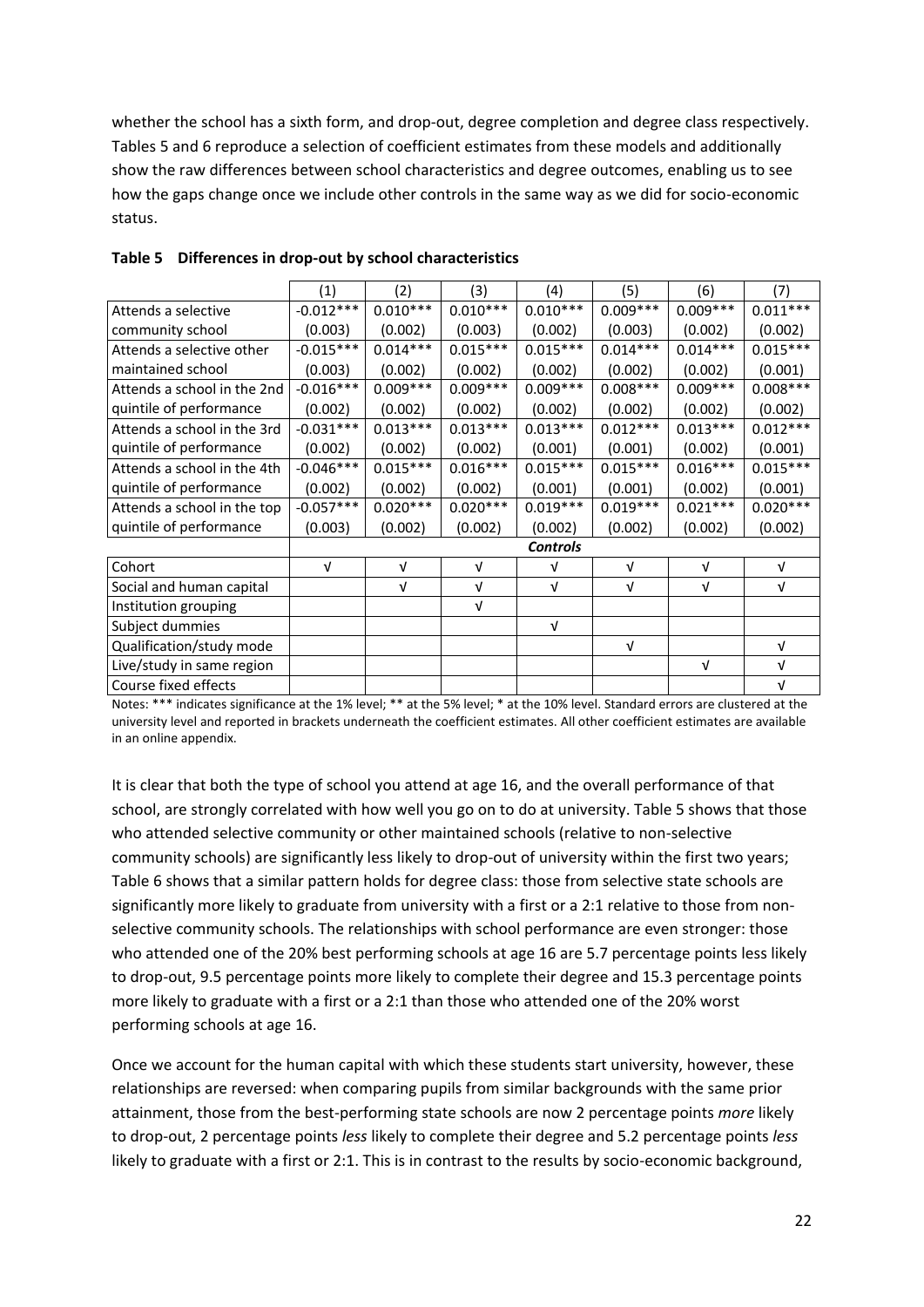where the relationship between socio-economic background and degree outcomes was reduced but remained significant and, more importantly, of the same sign.

|                             | (1)                      | (2)         | (3)             | (4)         | (5)         | (6)         |  |
|-----------------------------|--------------------------|-------------|-----------------|-------------|-------------|-------------|--|
|                             | <b>Degree completion</b> |             |                 |             |             |             |  |
| Attends a selective         | 0.007                    | $-0.020***$ | $-0.020***$     | $-0.021***$ | $-0.020***$ | $-0.023***$ |  |
| community school            | (0.005)                  | (0.004)     | (0.004)         | (0.004)     | (0.004)     | (0.004)     |  |
| Attends a selective other   | $-0.004$                 | $-0.022***$ | $-0.022***$     | $-0.025***$ | $-0.022***$ | $-0.029***$ |  |
| maintained school           | (0.004)                  | (0.003)     | (0.003)         | (0.003)     | (0.003)     | (0.003)     |  |
| Attends a school in the 2nd | $0.035***$               | $-0.006*$   | $-0.007*$       | $-0.007*$   | $-0.007*$   | $-0.005*$   |  |
| quintile of performance     | (0.003)                  | (0.003)     | (0.003)         | (0.003)     | (0.003)     | (0.003)     |  |
| Attends a school in the 3rd | $0.062***$               | $-0.009**$  | $-0.009**$      | $-0.009***$ | $-0.010***$ | $-0.008**$  |  |
| quintile of performance     | (0.004)                  | (0.003)     | (0.003)         | (0.003)     | (0.003)     | (0.003)     |  |
| Attends a school in the 4th | $0.075***$               | $-0.019***$ | $-0.019***$     | $-0.019***$ | $-0.020***$ | $-0.017***$ |  |
| quintile of performance     | (0.004)                  | (0.003)     | (0.003)         | (0.003)     | (0.003)     | (0.003)     |  |
| Attends a school in the top | $0.095***$               | $-0.020***$ | $-0.020***$     | $-0.021***$ | $-0.022***$ | $-0.020***$ |  |
| quintile of performance     | (0.004)                  | (0.003)     | (0.003)         | (0.003)     | (0.003)     | (0.003)     |  |
|                             | <b>Degree class</b>      |             |                 |             |             |             |  |
| Attends a selective         | $0.046***$               | $-0.025***$ | $-0.026***$     | $-0.028***$ | $-0.025***$ | $-0.027***$ |  |
| community school            | (0.006)                  | (0.005)     | (0.005)         | (0.005)     | (0.005)     | (0.005)     |  |
| Attends a selective other   | $0.042***$               | $-0.047***$ | $-0.046***$     | $-0.048***$ | $-0.047***$ | $-0.045***$ |  |
| maintained school           | (0.005)                  | (0.004)     | (0.004)         | (0.004)     | (0.004)     | (0.003)     |  |
| Attends a school in the 2nd | $0.058***$               | $-0.011**$  | $-0.011**$      | $-0.011**$  | $-0.011**$  | $-0.012***$ |  |
| quintile of performance     | (0.004)                  | (0.003)     | (0.003)         | (0.003)     | (0.003)     | (0.003)     |  |
| Attends a school in the 3rd | $0.098***$               | $-0.025***$ | $-0.024***$     | $-0.025***$ | $-0.025***$ | $-0.028***$ |  |
| quintile of performance     | (0.005)                  | (0.004)     | (0.003)         | (0.003)     | (0.004)     | (0.003)     |  |
| Attends a school in the 4th | $0.132***$               | $-0.038***$ | $-0.037***$     | $-0.039***$ | $-0.038***$ | $-0.042***$ |  |
| quintile of performance     | (0.005)                  | (0.004)     | (0.004)         | (0.004)     | (0.004)     | (0.004)     |  |
| Attends a school in the top | $0.153***$               | $-0.052***$ | $-0.051***$     | $-0.054***$ | $-0.053***$ | $-0.058***$ |  |
| quintile of performance     | (0.006)                  | (0.004)     | (0.004)         | (0.004)     | (0.004)     | (0.004)     |  |
|                             |                          |             | <b>Controls</b> |             |             |             |  |
| Cohort                      | V                        | V           | V               | V           | $\sqrt{ }$  | ν           |  |
| Social and human capital    |                          | $\sqrt{ }$  | V               | $\sqrt{ }$  | $\sqrt{ }$  | $\sqrt{ }$  |  |
| Institution grouping        |                          |             | Λ               |             |             |             |  |
| Subject dummies             |                          |             |                 | $\sqrt{ }$  |             |             |  |
| Live/study in same region   |                          |             |                 |             | $\sqrt{ }$  | V           |  |
| Course fixed effects        |                          |             |                 |             |             | $\sqrt{ }$  |  |

**Table 6 Differences in degree completion and degree class by school characteristics**

Notes: \*\*\* indicates significance at the 1% level; \*\* at the 5% level; \* at the 10% level. Standard errors are clustered at the university level and reported in brackets underneath the coefficient estimates. All other coefficient estimates are available in an online appendix.

This is important for universities interested in using contextual data to inform their admissions policies. Our results could be interpreted as suggesting that, amongst students with a given set of characteristics and measures of prior attainment, those from poorly-performing state schools have, on average, higher 'potential' than those from highly-performing state schools. This may, in turn, suggest that university entry requirements could be lowered for pupils from poorly-performing state schools in order to equalise the potential of all students being admitted to university, on average.

The same does not appear to hold, on average, for individuals from different socio-economic backgrounds, however: those from lower socio-economic backgrounds remain, on average, more likely to drop-out, less likely to complete their degree and less likely to graduate with a first or 2:1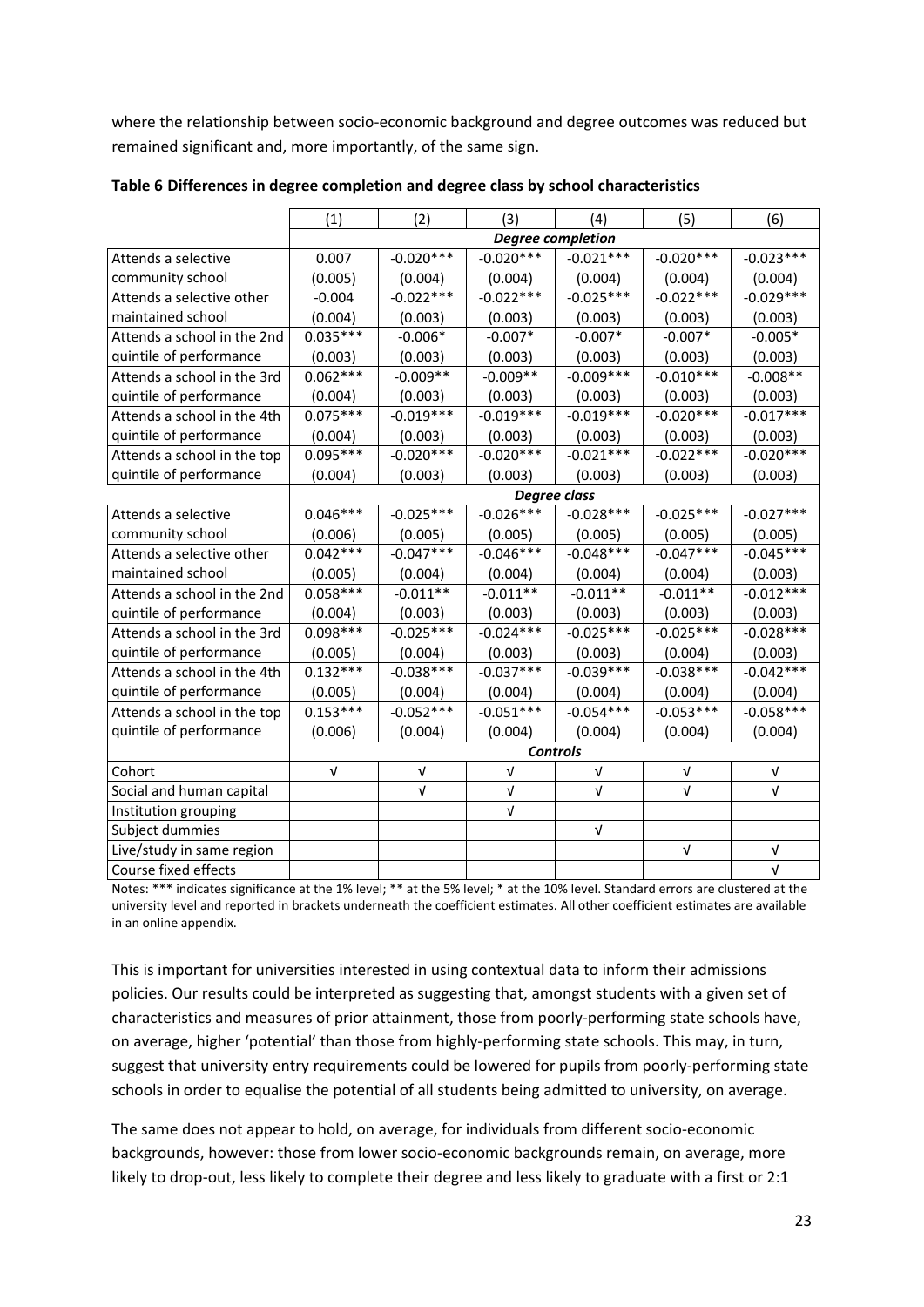than those from higher socio-economic backgrounds, even once we compare individuals with the same human capital on entry to university. That is not to say that universities should not be using information on individuals' own socio-economic background to inform their admissions processes; simply that it is more challenging to identify those from lower socio-economic backgrounds with strong potential to succeed. Of course, it should be remembered that even when using school performance as a basis for contextualising admissions, there will be some pupils from low performing schools who do not go on to outperform pupils from high performing schools; but they will on average. The same is not true for pupils from low socio-economic backgrounds though.

# **8 Conclusions**

This paper has provided new evidence on the magnitude and determinants of socio-economic differences in degree outcomes amongst recent cohorts of English-domiciled students attending university in the UK. We have shown that there are large differences in the likelihood of dropping out of university within two years of entering at age 18/19, completing a degree within five years of starting and being awarded a first or a 2:1 conditional on graduating, a large part of which can be explained by the fact that individuals from different socio-economic backgrounds arrive at university with very different levels of human capital. Once we account for differences in these characteristics, the differences in degree outcomes by socio-economic background become smaller, but remain significantly different from zero. This suggests that a key part of any strategy to reduce socioeconomic inequalities in degree acquisition and performance should be to increase the attainment of those from the poorest families earlier in the school system.

Although we have access to only relatively crude measures of university experience, we find that these make relatively little difference to the remaining socio-economic gaps in degree outcomes: even once we compare individuals on the same course, we still find that those from the highest socio-economic quintile group are, on average, 3.4 percentage points less likely to drop-out, 5.3 percentage points more likely to complete their degree and 3.7 percentage points more likely to graduate with a first or 2:1 than those from the lowest socio-economic quintile group.

This is in stark contrast to differences in degree outcomes by school characteristics: while the raw differences suggest that those from the highest performing schools are less likely to drop-out, more likely to complete their degree and more likely to graduate with a first or a 2:1 than those from the worst performing schools, these relationships are reversed once we hold constant the qualifications, subjects and grades that individuals from different schools have on entry to university.

This highlights a number of policy implications and areas for future research: future research could usefully explore the reasons why, even amongst those on the same courses, individuals from lower socio-economic backgrounds are more likely to drop-out and less likely to graduate with a first or 2:1 than individuals from higher socio-economic backgrounds. If differences in non-cognitive skills mean that students from different backgrounds are more or less prepared for the university experience, then what could be done to improve the skills of individuals from lower socio-economic backgrounds? If those from poorer families are more likely to experience unexpected challenges that make them more susceptible to dropping out, then is increasing the support available – or increasing the awareness of or willingness to take up existing support – the right approach?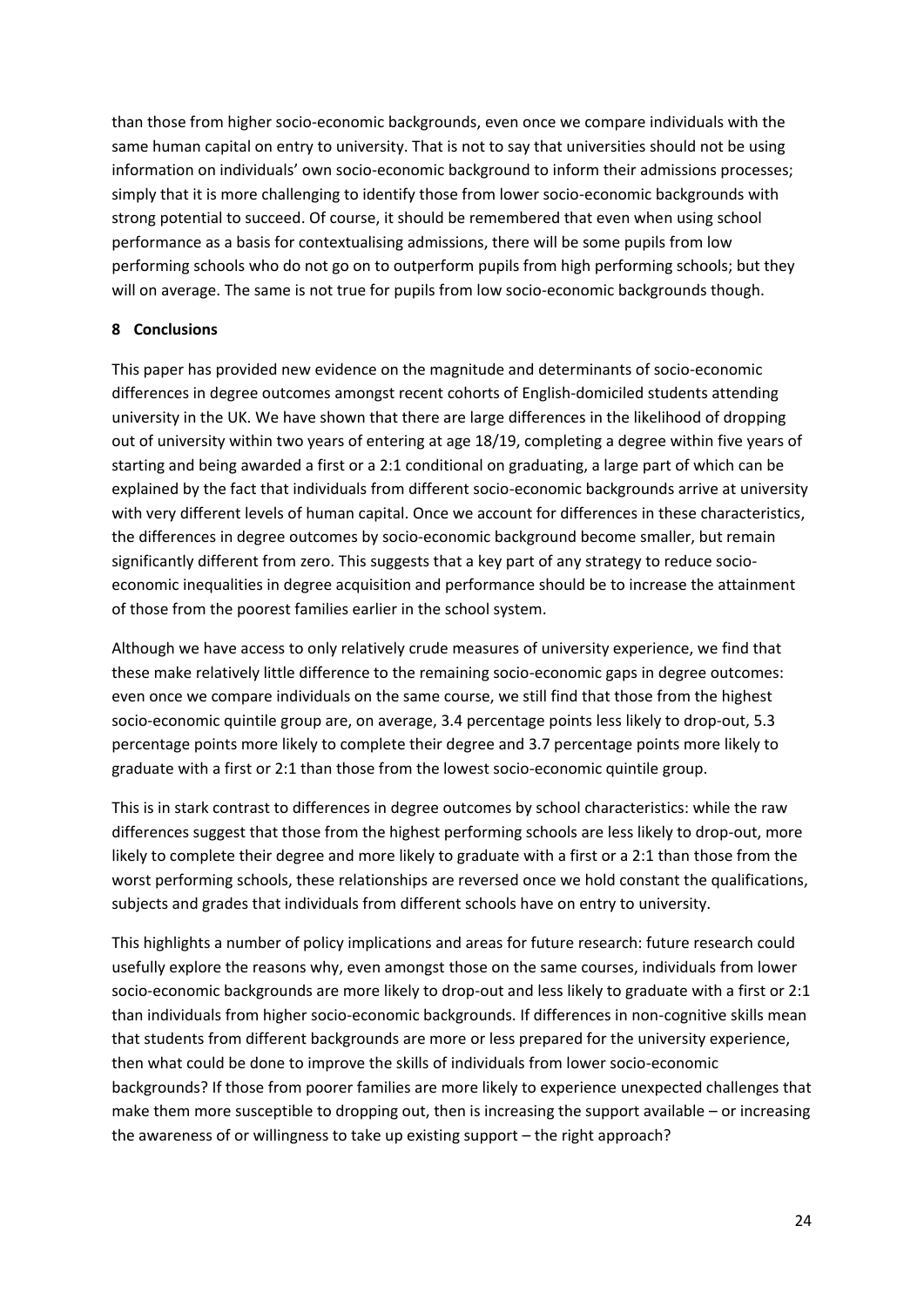These results also provide important new insights for universities interested in using contextual data to inform their admissions policies. While it is clear that, on average, amongst students with the same human capital on entry to university, those from the worst-performing schools go on to outperform those from the best-performing schools, the same is not true if we compare individuals from lower and higher socio-economic backgrounds. Thus, while the evidence suggests that if universities were to account for school performance in making admissions offers they would, on average, get it right most of the time, the same is not necessarily true of using socio-economic background. That is not to say that no individuals from lower socio-economic backgrounds will go on to outperform their more advantaged counterparts; simply that it is not true on average, thus presenting a greater challenge for universities to identify those from lower socio-economic backgrounds with strong potential to succeed.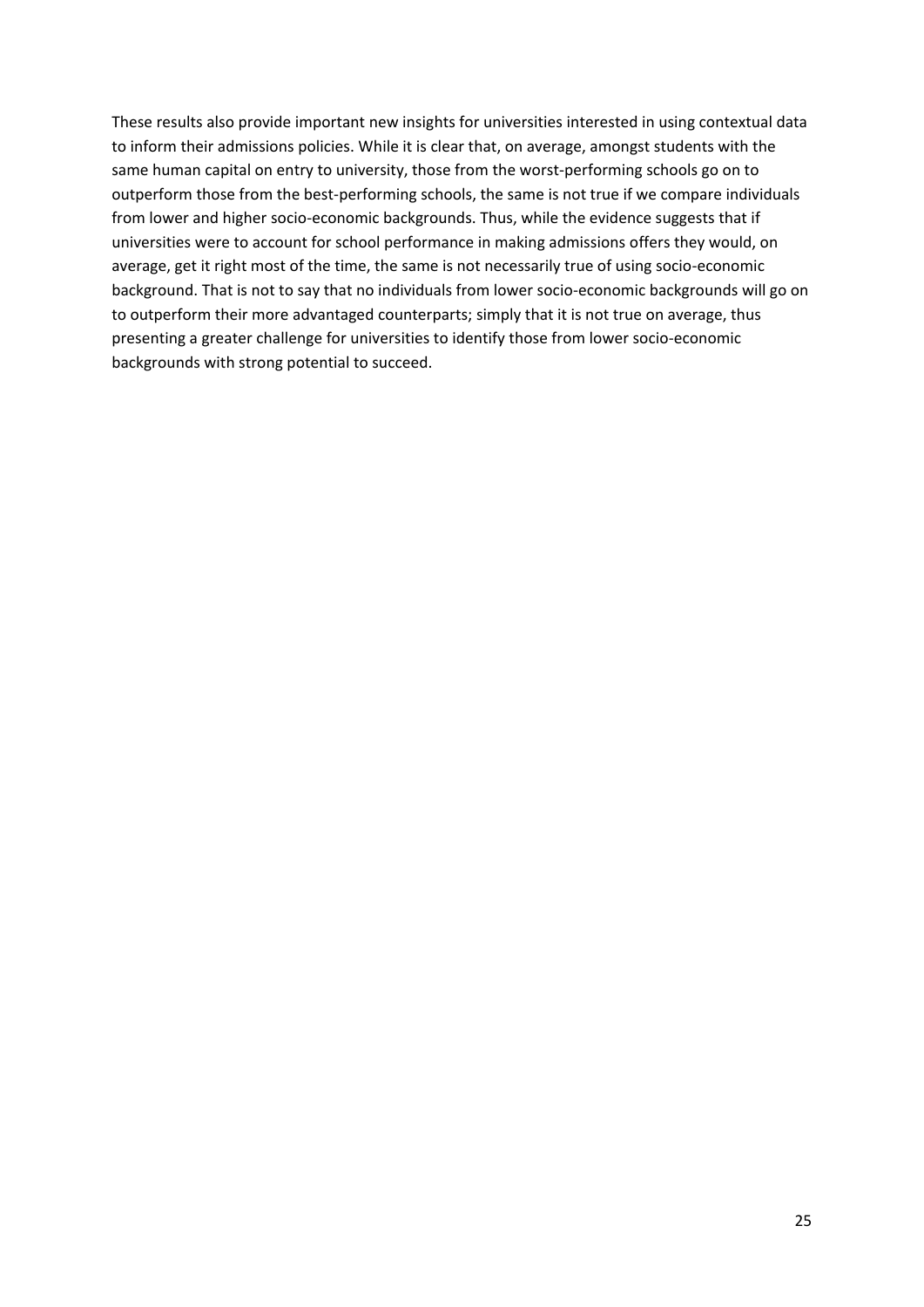#### **References**

Anders, J. (2014), *Does an aptitude test affect socioeconomic and gender gaps in attendance at an elite university?*, DoQSS Working Paper No. 14-07, Institute of Education, University of London.

Artess, J., A. McCulloch and P. Mok (2014), *Learning from Futuretrack: studying and living at home*, BIS Research Paper No. 167, Department for Business, Innovation and Skills.

Bean, J. and B. Metzner (1985), A conceptual model of nontraditional undergraduate student attrition, *Review of Educational Research*, Vol. 55, pp. 485–540.

Blanden, J. and L. Macmillan (2014), *Education and intergenerational mobility: help or hindrance?*, DoQSS Working Paper No. 14-01, Institute of Education, University of London.

Blundell, R., L. Dearden and B. Sianesi (2005), Evaluating the effect of education on earnings: models, methods and results from the National Child Development Survey, *Journal of the Royal Statistical Society: Series A*, Vol. 168, pp. 473-512.

Blundell, R., D. Green and W. Jin (2014), *Long-term trend in educational attainment in the UK and its effect on wages*, forthcoming Institute for Fiscal Studies Working Paper.

Bound, J. and S. Turner (2011), Dropouts and Diplomas: the divergence in collegiate outcomes, *Handbook of the Economics of Education*, Vol. 4, pp. 573-613.

Bratti, M., R. Naylor and J. Smith (2008), *[Heterogeneities in the returns to degrees: evidence from the](http://ideas.repec.org/p/mil/wpdepa/2008-40.html)  [British Cohort Study 1970](http://ideas.repec.org/p/mil/wpdepa/2008-40.html)*, Università degli Studi di Milano, Department of Economics, Management and Quantitative Methods, [Departmental Working Paper](http://ideas.repec.org/s/mil/wpdepa.html) no. 2008-40.

Bridger, K., J. Shaw and J. Moore (2012), *Fair Admissions to Higher Education: Research to Describe the Use of Contextual Data in Admissions at a Sample of Universities and Colleges in the UK*, Research Report for the Supporting Professionalism in Admissions (SPA) Programme.

Chevalier, A. and G. Conlon (2003), *Does it pay to attend a prestigious university?*, London School of Economics, CEE Discussion Paper no. 33.

Chowdry, H., C. Crawford, L. Dearden, A. Goodman and A. Vignoles (2013), Widening participation in higher education: analysis using linked administrative data, *Journal of the Royal Statistical Society: Series A*, Vol. 176, pp. 431–457.

Crawford, C. (2012), *Socio-economic gaps in HE participation: how have they changed over time?*, IFS Briefing Note BN133.

Crawford, C. (2014), *The link between secondary school characteristics and HE participation and outcomes*, CAYT Research Report [\(https://www.gov.uk/government/publications/secondary-school](https://www.gov.uk/government/publications/secondary-school-characteristics-and-university-participation)[characteristics-and-university-participation\)](https://www.gov.uk/government/publications/secondary-school-characteristics-and-university-participation).

Crawford, C. and L. Dearden (2010), *The impact of the 2006-07 HE finance reforms on HE participation*, BIS Research Paper No. 13, Department for Business, Innovation and Skills.

Dickson, M. and S. Smith (2011), What determines the return to education: An extra year or a hurdle cleared?, *Economics of Education Review*, Vol. 30, pp. 1167–1176.

Feng, A. and G. Graetz (2013), *A question of degree: the effects of degree class on labor market outcomes*, London School of Economics, CEP Discussion Paper no. 1221.